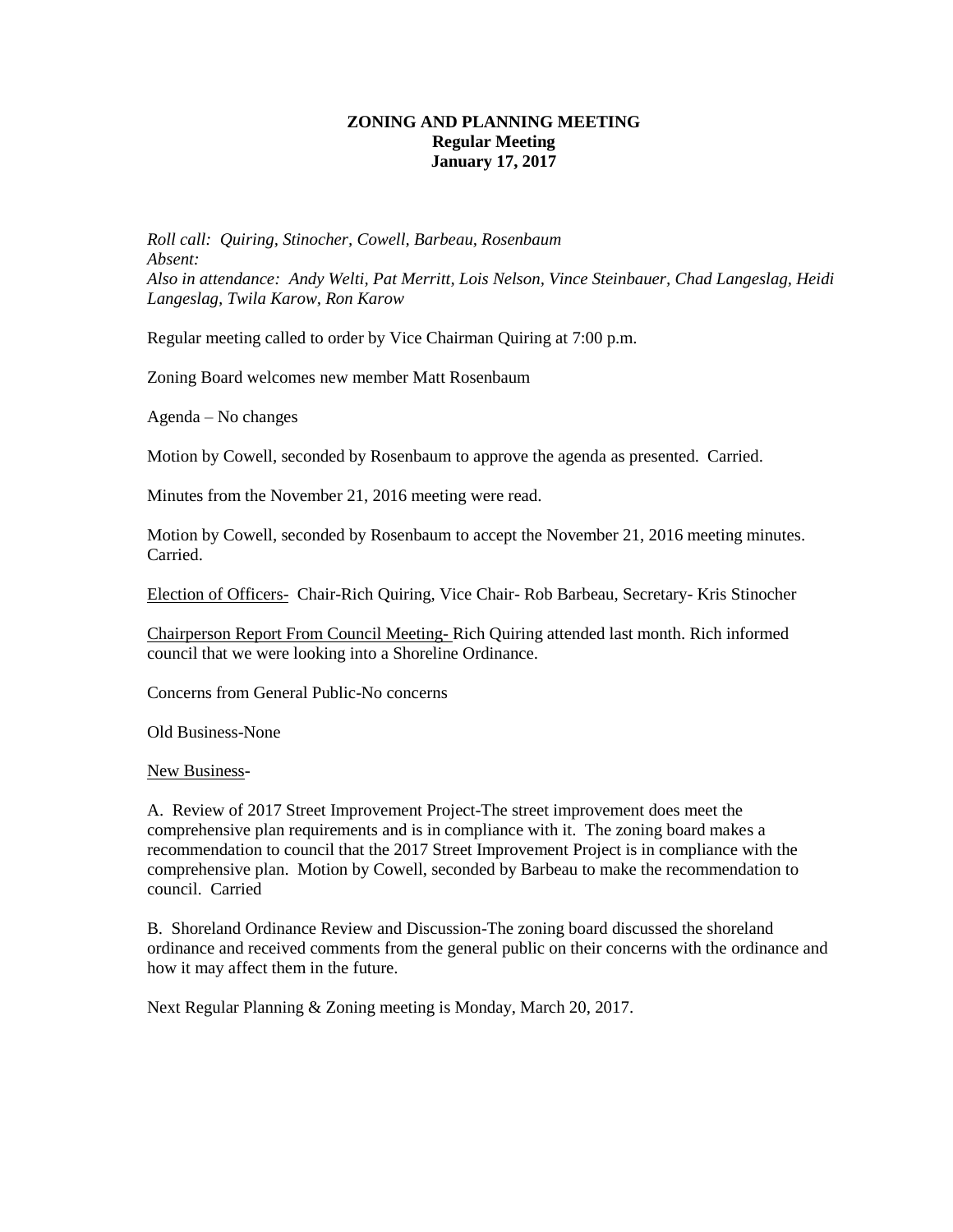#### **ZONING AND PLANNING MEETING Regular Meeting March 20, 2017**

*Roll call: Quiring, Stinocher, Cowell, Barbeau Absent: Rosenbaum Also in attendance: Andy Welti, Pat Merritt, Chad Langeslag,*

Regular meeting called to order by Chairman Quiring at 7:03 p.m.

Agenda – No changes

Motion by Cowell, seconded by Barbeau to approve the agenda as presented. Carried.

Minutes from the January 17, 2017 meeting were read.

Motion by Cowell, seconded by Barbeau to accept the January 17, 2017 meeting minutes. Carried.

#### Chairperson Report From Council Meeting-

Concerns from General Public-Chad Langeslag wondered why we are now just looking at making an ordinance and the response from board was that we were being proactive.

#### Old Business-

A. Shoreland Ordinance Review and Discussion- The zoning board discussed the shoreland ordinance and received comments from the general public on their concerns with the ordinance and how it may affect them in the future.

### New Business-

A. Off Parcel Signs-General Consensus of the board is to leave the ordinance as is.

Next Regular Planning & Zoning meeting is Monday, May 15, 2017.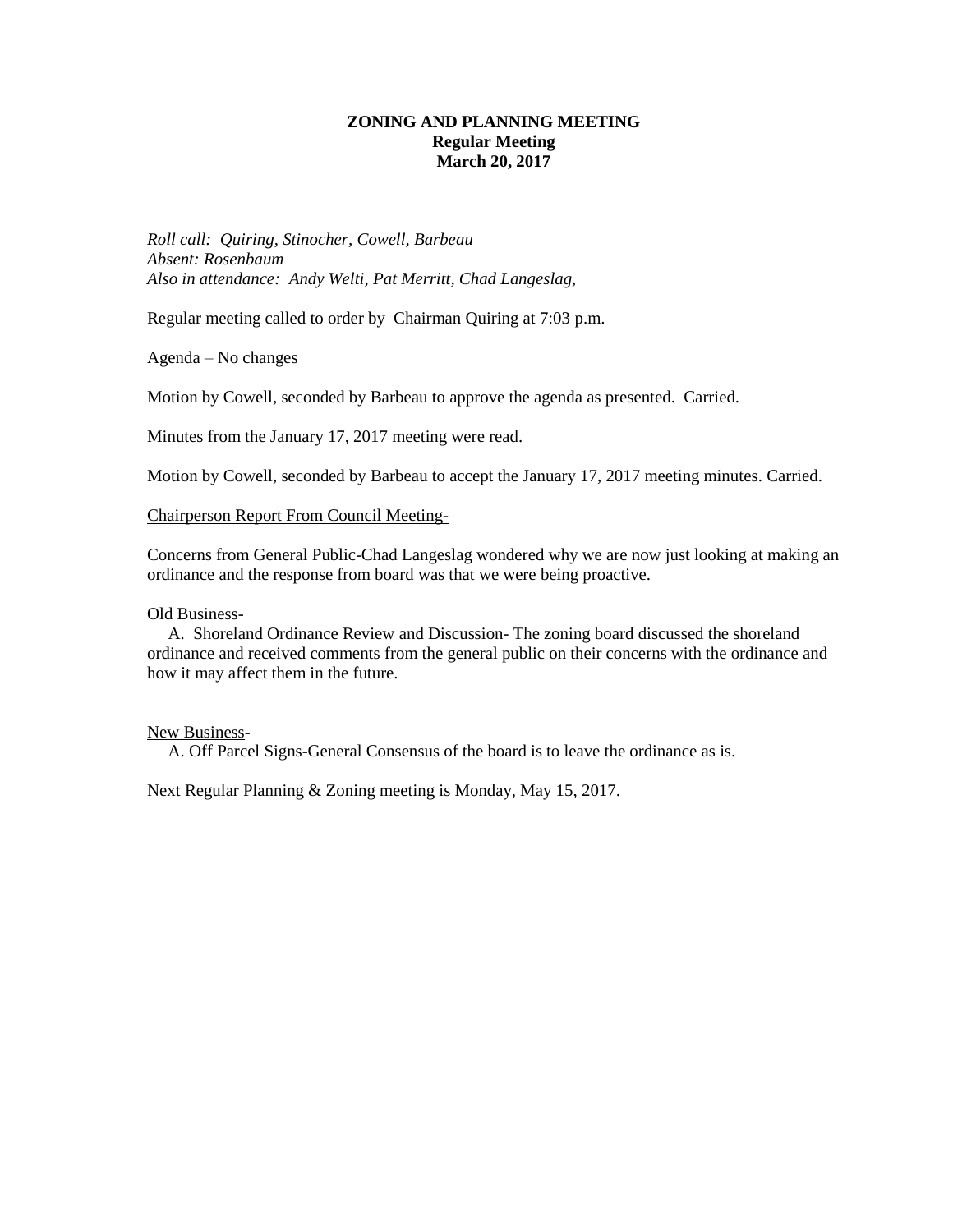# Planning & Zoning Board City of Medford Public Hearing for an Ordinance Amending the Requirements of Swimming Pools Under Medford City Code 4.63 May 15, 2017 – 7:00 PM

Chairman Rich Quiring opened the hearing at 7:45 PM.

Members present: Kris Stinocher, Rich Quiring, Ivan Cowell, Rob Barbeau and Matt Rosenbaum

Members absent:

Others Attending: Andy Welti

Introduction:

The purpose of this public hearing is for the citizens of Medford to address any questions or concerns regarding the proposed ordinance amending the Requirements Of Swimming Pools Under Medford City Code 4.63.

Chairman Rich Quiring explained the formal procedure and that everyone will be given the opportunity to participate and ask questions.

1. Staff presentation-Andy Welti presented to the board the reason for recommended amendment to the pool code. Last year, a large pool was set up within City limits. Andy contacted Steele County Building Inspectors and asked them to inspect the pool. Mike Nelson, one of the building inspectors, stated that Medford pool code was in conflict with the Minnesota's building code. Recommendation is to amend the current pool code for Medford for enforcement purposes. The proposed amendment to the pool code would create the following tiered requirements:

> a. A swimming pool designed to hold no more than a maximum of 1,100 gallons of water shall not require a zoning or building permit, and shall be exempt from the requirements of this Section.

> b. A swimming pool designed to hold a maximum of no more than 5,000 gallons of water but more than 1,100 gallons of water shall require a zoning permit prior to construction.

c. A swimming pool designed to hold in excess of a maximum of 5,000 gallons of water shall require a zoning permit and a building permit prior to construction.

2. Applicant's presentation-none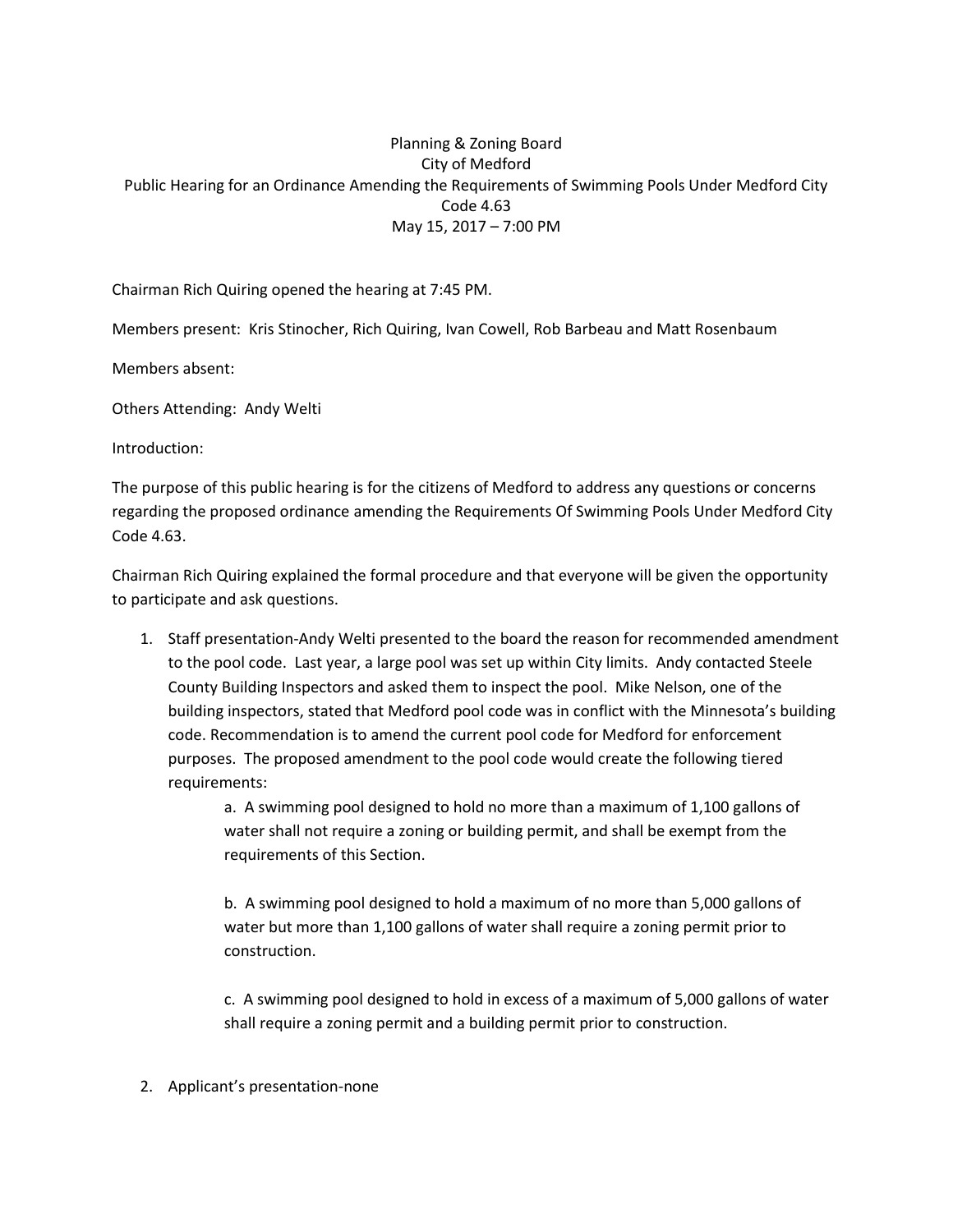- 3. Statements from the public- none
- 4. Concluding the public hearing-Chairman Quiring asked for a motion to conclude the public hearing.

Motion by Barbeau, seconded by Cowell to conclude the public hearing.

5. Action-Recommendations made to City Council.

A. Motion by Cowell, seconded by Rosenbaum to make a recommendation to City Council to adopt the ordinance as presented/amended. Motion Carried.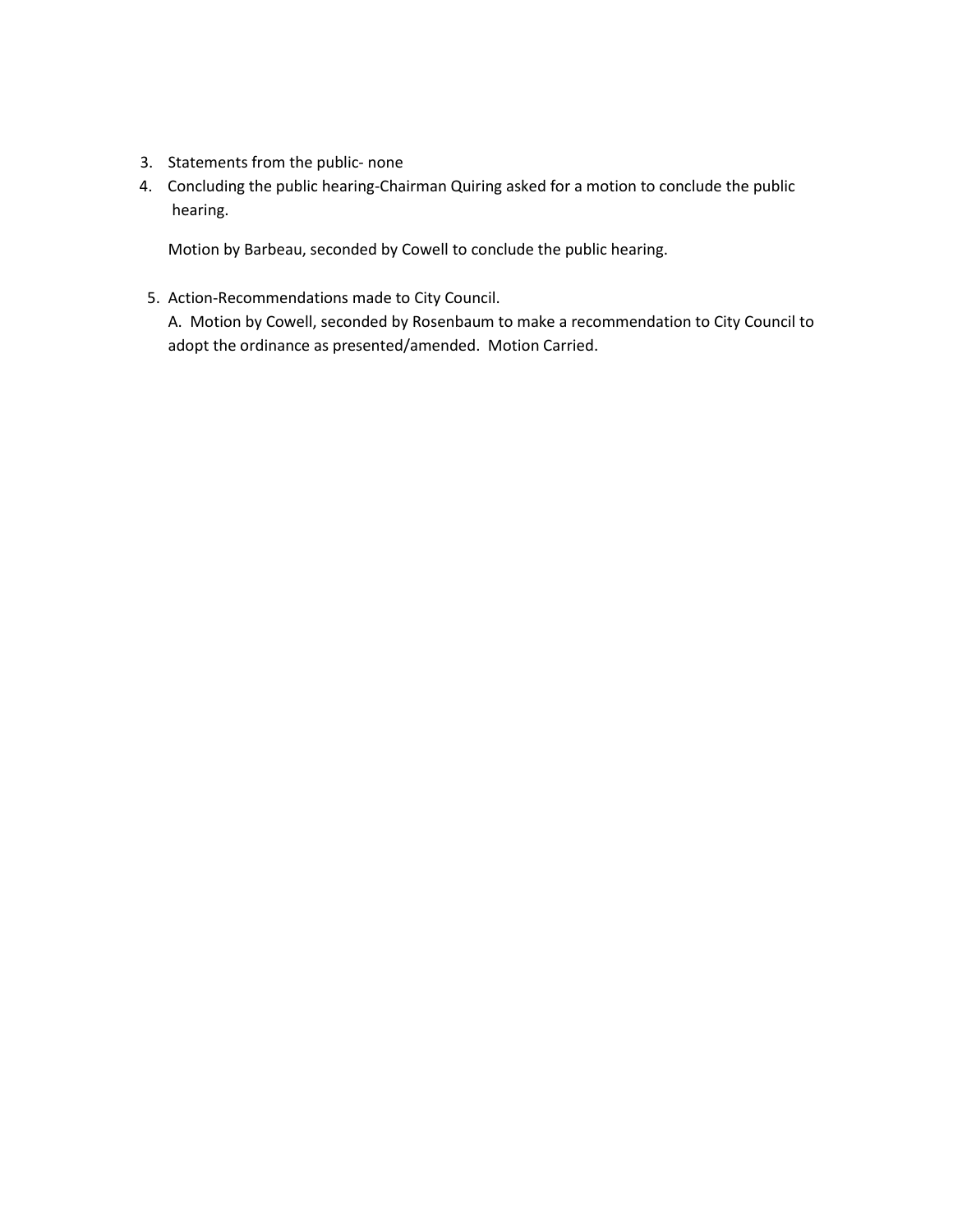# Planning & Zoning Board City of Medford Public Hearing for Ultra Outlets of MN LLC Variance Request May 15, 2017 – 7:00 PM

Chairman Rich Quiring opened the hearing at 7:00 PM.

Members present: Kris Stinocher, Rich Quiring, Ivan Cowell, Rob Barbeau and Matt Rosenbaum

Members absent:

Others Attending: Andy Welti, John Coons and Scott Scheel

Introduction:

The purpose of this public hearing is for the citizens of Medford to address any questions or concerns regarding Ultra Outlets of MN LLC sign height variance request for the property located at 6750 Frontage Rd W.

Chairman Rich Quiring explained the formal procedure and that everyone will be given the opportunity to participate and ask questions.

- 1. Staff presentation-Andy Welti presented to the board the reason for request for a variance. Ultra Outlets of MN LLC would like to install new signage similar to other billboards or digital boards commercial businesses install for motorist to see along interstate roads.
- 2. Applicant's presentation-John Coons presented that the existing sign is being blocked by a billboard that was put up before they took over as owners. They want to put a new sign that is taller, and closer to the road to attract more customers off the highway and make it digital.
- 3. Statements from the public- none
- 4. Concluding the public hearing-Chairman Quiring asked for a motion to conclude the public hearing.

Motion by Cowell, seconded by Rosenbaum to conclude the public hearing.

Discuss the proposal among board members-

### **Criteria for Granting Variances**.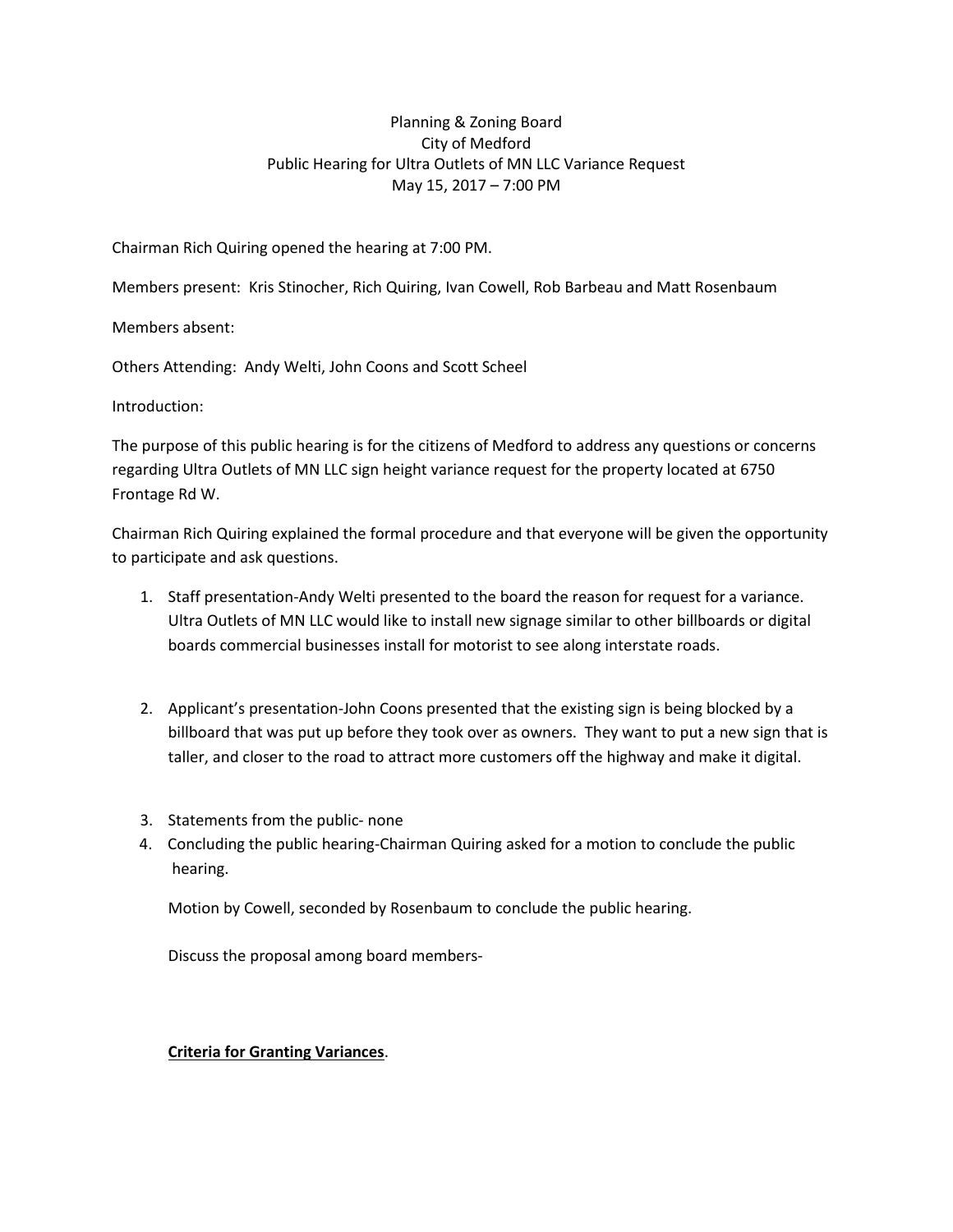1. The proposed variance must be in harmony with the general purposes and intent of the Land Use Ordinance. Yes it is

2. The proposed variance must be consistent with the comprehensive plan. **Yes**

3. The applicant for the proposed variance must establish that there are practical difficulties in complying with the Land Use Ordinance. "Practical difficulties," as used in connection with the granting of a variance, means that;

- a. the property owner proposes to use the property in a reasonable manner not permitted by the Land Use Ordinance; yes
- b. the plight of the landowner is due to circumstances unique to the property not created by the landowner; and yes
- c. the variance, if granted, will not alter the essential character of the locality. yes

4. No variance shall be permitted as to any use that is not allowed under the Land Use Ordiance for property in the zone where the affected person's land is located. **No Issue**

5. The City Council may impose such restrictions or conditions upon the premises benefited by the variance as may be necessary to comply with the standards established by this Land use Ordinance, or to reduce or minimize the effect of such variance upon other properties in the neighborhood, and to better carry out the intent of the variance. A condition must be directly related to and must bear a rough proportionality to the impact created by the variance. **No Conditions**

5. Action-Recommendations made to City Council.

A. Motion by Rosenbaum, second by Cowell to make a recommendation to City Council to approve the variance request for Ultra Outlets of MN LLC as presented/amended because the Planning & Zoning Board finds that the property owner proposes to use the property in a reasonable manner, the landowner's problem is due to circumstances unique to the property not caused by the landowner, and granting the variance will not alter the essential character of the locality. Motion Carried.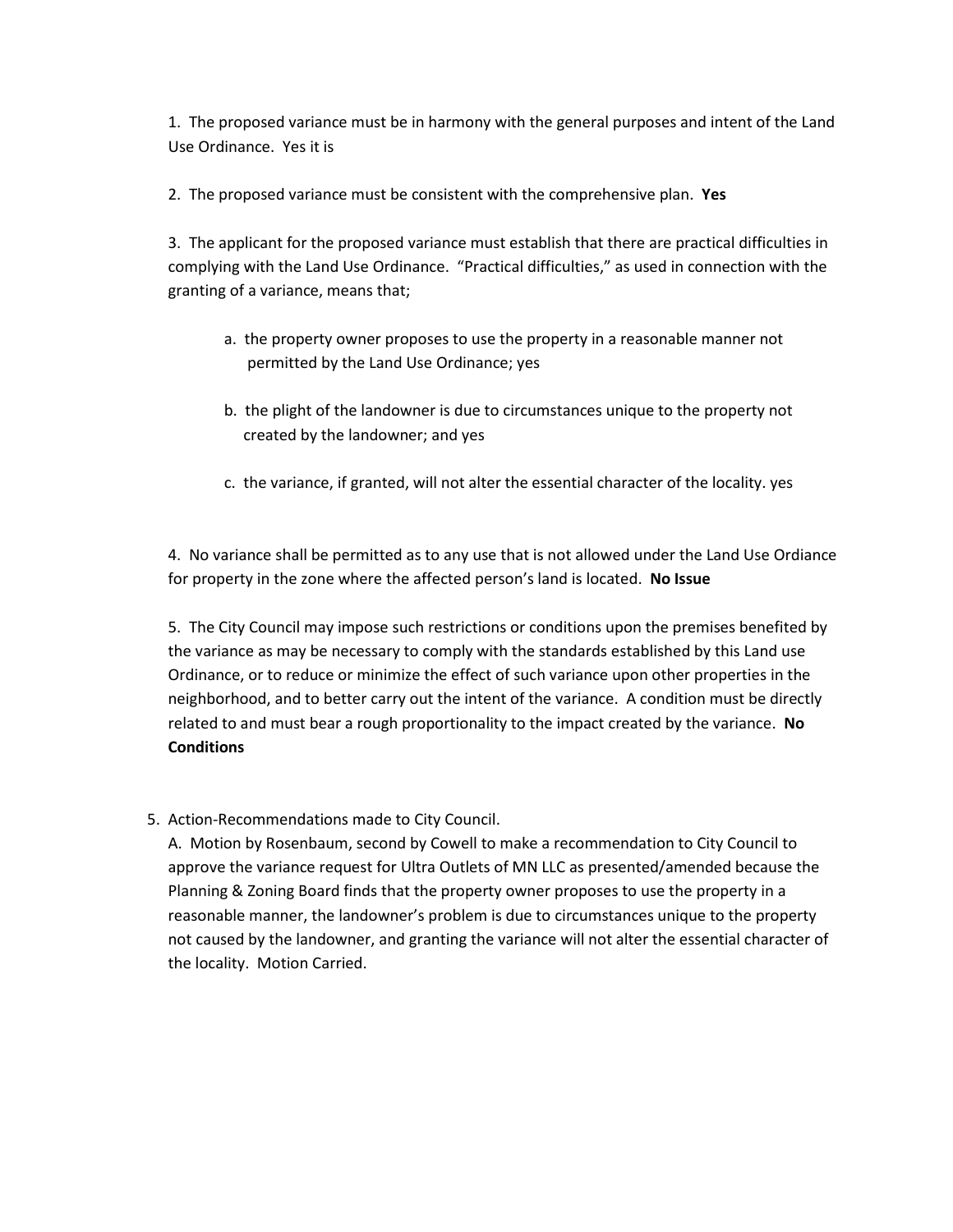### **ZONING AND PLANNING MEETING Regular Meeting May 15, 2017 7:00**

*Roll call: Quiring, Stinocher, Cowell, Barbeau and Rosenbaum Absent: Also in attendance: Andy Welti*

Regular meeting called to order by Chairman Quiring at 7:56 p.m.

Agenda – No changes

Motion by Barbeau, seconded by Cowell to approve the agenda as presented. Carried.

Minutes from the March 20, 2017 meeting were read.

Motion by Cowell, seconded by Rosenbaum to accept the March 20, 2017 meeting minutes. Carried.

Chairperson Report From Council Meeting-

Concerns from General Public-None

Old Business-

A. Shoreland Ordiance Review and Discussion- The zoning board discussed the shoreland ordinance and made a motion to move forward with the Shore Land Ordinance. Motion by Rosenbaum, seconded by Barbeau to move forward with the Shore Land Ordinance.

New Business-A. None

Adjourn the meeting-Motion by Cowell, seconded by Rosenbaum to adjourn the meeting at 8:30 pm. Carried.

Next Regular Planning & Zoning meeting is Monday, July 17, 2017.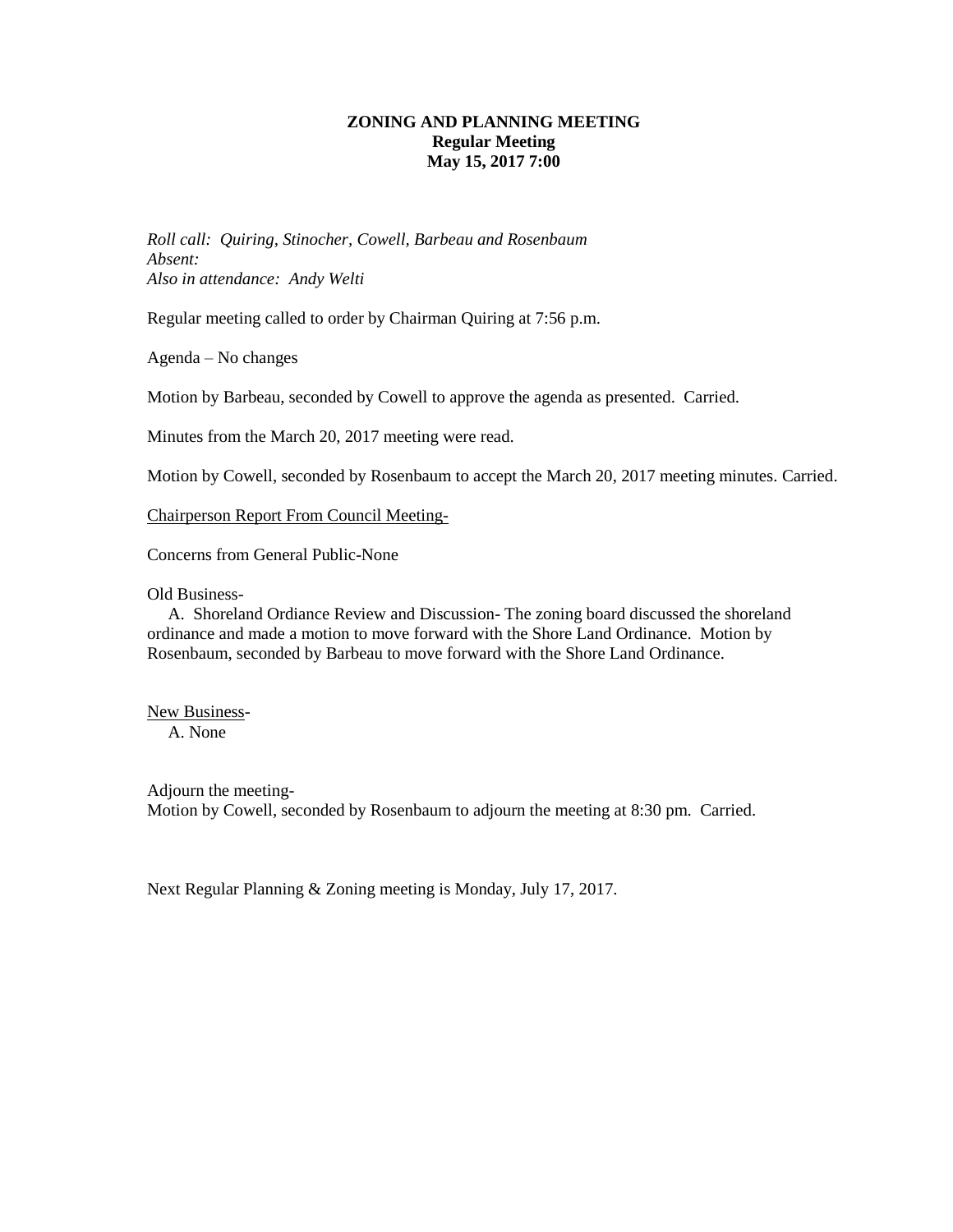Planning & Zoning Board City of Medford Public Hearing for William E Regan's Preliminary and Final Plat and Zoning Designation July 17, 2017 – 7:00 PM

Chairman Rich Quiring opened the hearing at 7:01 PM.

Members present: Kris Stinocher, Rich Quiring, Rob Barbeau

Members absent: Ivan Cowell and Matt Rosenbaum

Others Attending: Andy Welti, Bill Regan, Curt Hayes, Sharon Hayes, Marie Sexton, John Shulte-Jones Haugh & Smith, Kevin Edel, Mark Walbran, and Greg Lammers

Introduction:

The purpose of this public hearing is for the citizens of Medford to address any questions or concerns regarding William E. Regan's Preliminary and Final Plat and Zoning Designation.

Chairman Rich Quiring explained the formal procedure and that everyone will be given the opportunity to participate and ask questions.

1. Staff presentation-Andy Welti presented to the board the request of William E. Regan. Bill Regan is proposing to build a bus garage on the parcel of land located east of the Medford School. Medford City Council entered into a Developer's Agreement with William E Regan, LLC. Council also passed an annexation resolution that has been sent to Medford Township for approval.

The developer has requested that Lot 1 Block 1 of the Agnes Addition be zoned I-1, and Lot 2 Block 1 of Agnes Addition be zoned R-2. City staff reviewed the plats and zoning designation. The plats and zoning designations meet City zoning requirements.

- 2. Applicant's presentation-William E. Regan explained what he was building and board also viewed maps of the site and building model.
- 3. Statements from the public-Several citizens present had concerns for surface water runoff. Kevin Edel was concerned for water running onto his property east of the site. Regan assured citizens that a pond would be constructed to make sure such runoff did not occur. Another concern was where the entrance of the driveway would be located. Site models showed citizens the proposed location of the driveway and street easement.
- 4. Concluding the public hearing-Chairman Quiring asked for a motion to conclude the public hearing.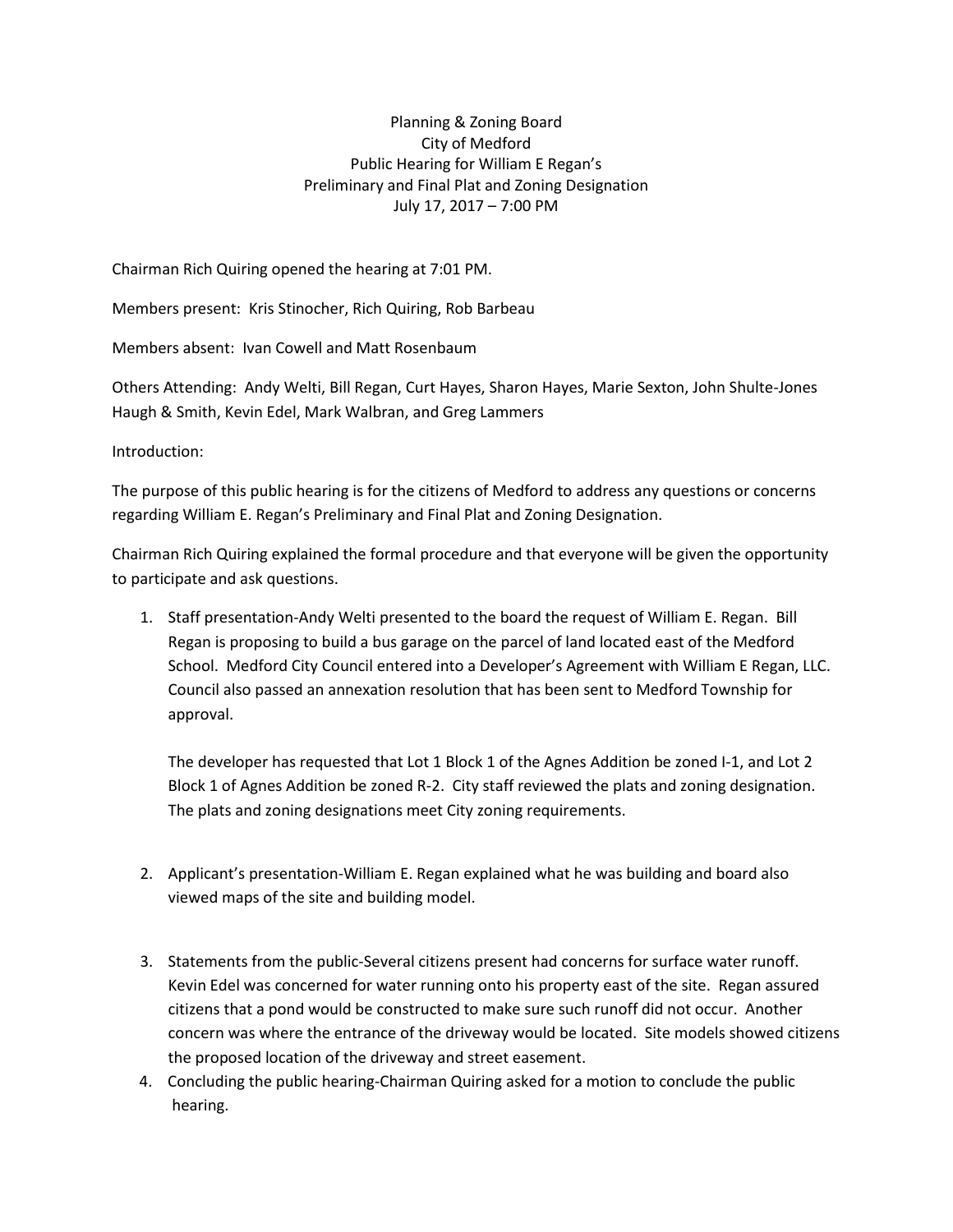Motion by Barbeau, seconded by Stinocher to conclude the public hearing.

Discuss the proposal among board members-

5. Action-Make a recommendation to the City Council to either approve or not approve the preliminary and final plat and zoning designation.

 Motion by Barbeau, second by Stinocher to make a recommendation to City Council to approve the preliminary and final plat and recommend that the City zone Lot 1 Block 1 of the Agnes Addition as I-1, and Lot 2 Block 1 of the Agnes Addition as R-2.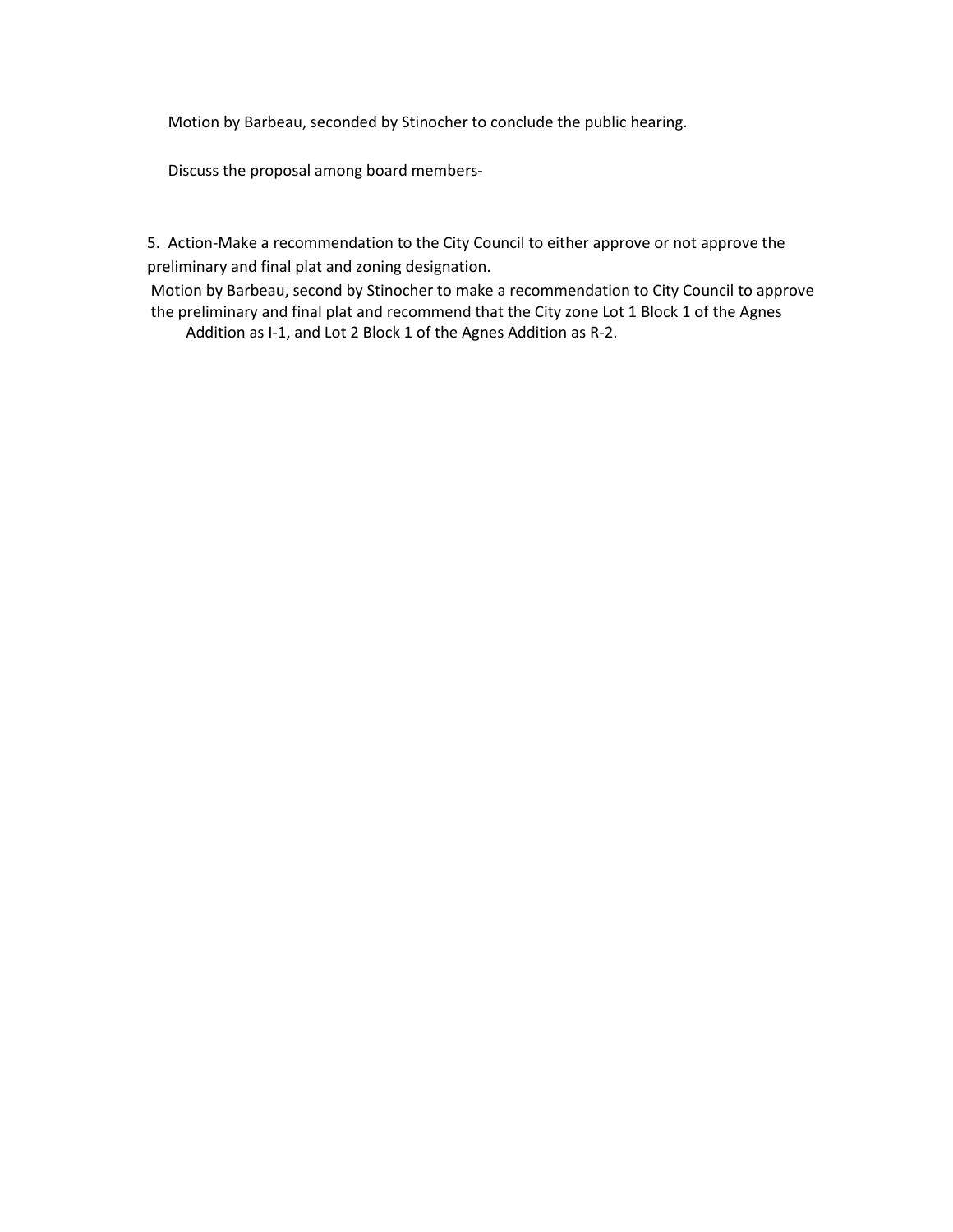### **ZONING AND PLANNING MEETING Regular Meeting July 17, 2017 7:00**

*Roll call: Quiring, Stinocher, Barbeau Absent: Cowell and Rosenbaum Also in attendance: Andy Welti*

Regular meeting called to order by Chairman Quiring at 7:30 p.m.

Agenda – No changes

Motion by Barbeau, seconded by Stinocher to approve the agenda as presented. Carried.

Minutes from the May 15, 2017 meeting were read.

Motion by Barbeau, seconded by Quiring to accept the May 15, 2017 meeting minutes. Carried.

Chairperson Report From Council Meeting - Council approved the pool ordinance and Outlet Center sign variance. Council has not made a decision about whether to proceed with the Shoreland Ordinance.

Concerns from General Public-None

Old Business-A. None

New Business-A. None

Adjourn the meeting-Motion by Barbeau, seconded by Stinocher to adjourn the meeting at 7:37 pm. Carried.

Next Regular Planning & Zoning meeting is Monday, September 18, 2017.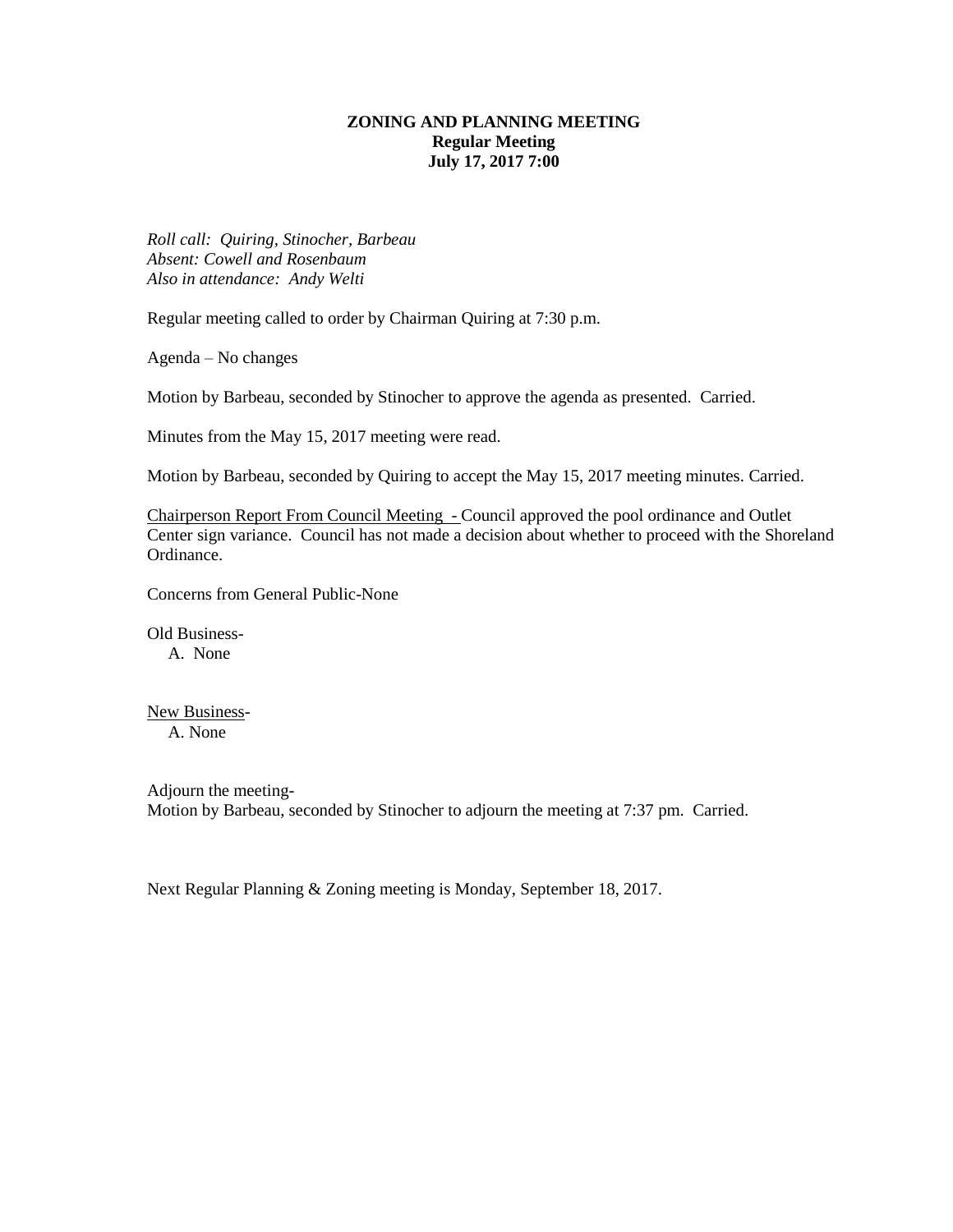# Planning & Zoning Board City of Medford Public Hearing for Lot Split/Combination Request September 18, 2017 – 7:00 PM

Chairman Quiring opened the hearing at 7:00 PM.

Members present: Kris Stinocher, Rich Quiring and Matt Rosenbaum

Members absent: Ivan Cowell and Rob Barbeau

Others Attending: Andy Welti, Rick Hager and Karol Milbrath

Introduction:

The purpose of this public hearing is for the citizens of Medford to address any questions or concerns regarding the administrative land survey lot split/combination request for the property located at Medford, Steele County, Minnesota, Lots 1, 2 and 3, Block 3, Scenic Heights; Parcels 16-117-0301, 16- 117-0302, 16-117-0303.

Chairman Quiring explained the formal procedure and that everyone will be given the opportunity to participate and ask questions.

1. Staff presentation-Andy Welti presented to the board the reason for the lot split/combination. Jean and Paul Gillis (Marie J. Gillis Trust) own the property at Medford, Steele County, Minnesota, Lots 1, 2 and 3, Block 3, Scenic Heights; Parcels 16-117-0301, 16-117-0302, 16-117- 0303. They intend to build a single family home on one of the lots. A survey has been conducted to create two lots out of the three existing lots. The newly created lots would meet the City's minimum lot size for a buildable residential lot (75' x 120'). The land is currently zoned R-1 and the lots are intended to be used for residential home construction.

Applicant's presentation-Rick Hager was present for Jean and Paul Gillis. He just stated they wanted to combine lots and split into two larger ones.

- 2. Statements from the public-None .
- 4. Concluding the public hearing-Chairman Quiring asked for a motion to conclude the public hearing.

Motion by Rosenbaum, seconded by Stinocher to conclude the public hearing.

Discuss the proposal among board members-

5. Action-Recommendations made to City Council.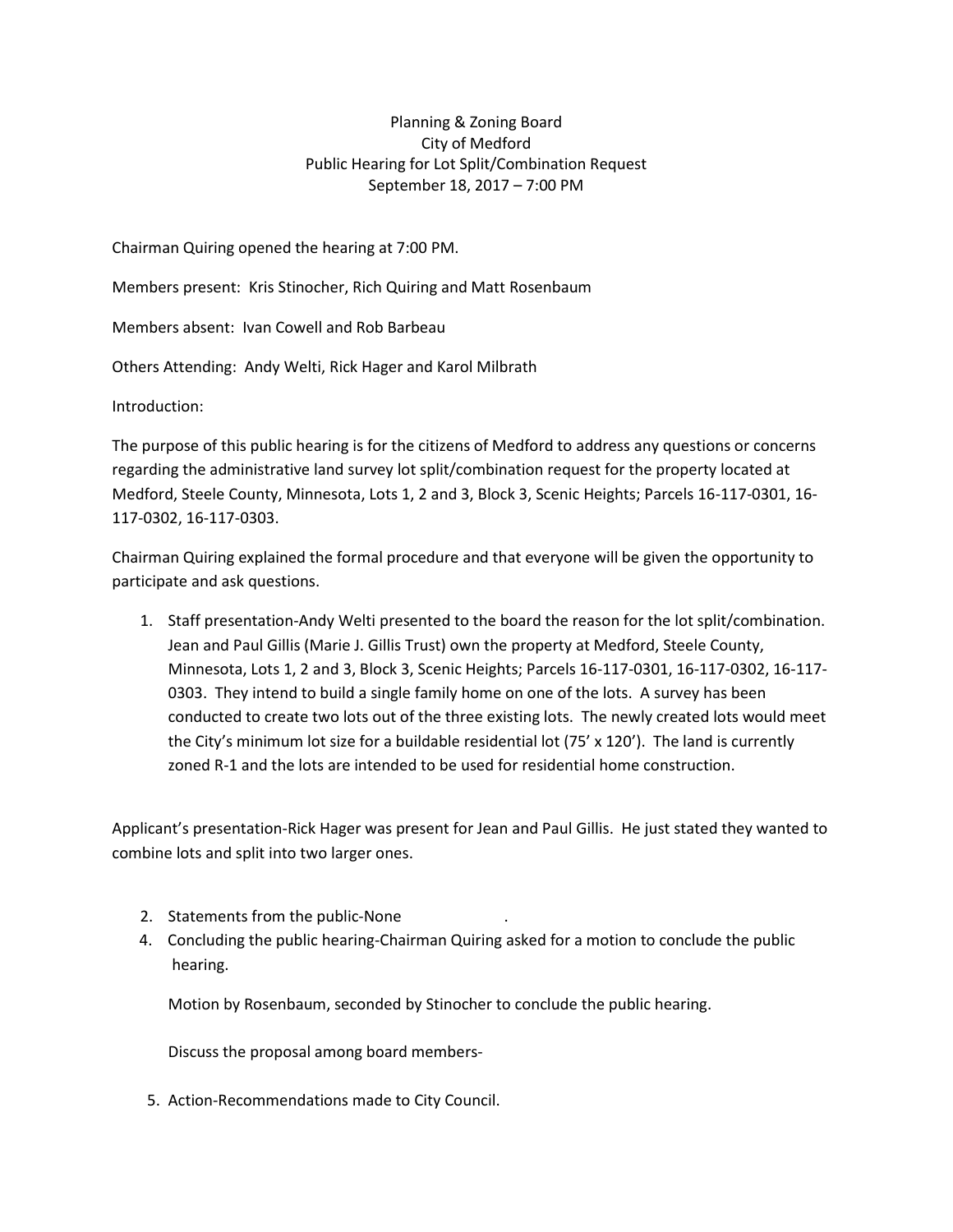A. Motion by Rosenbaum, second by Stinocher to make a recommendation to City Council to approve the administrative land survey lot split/combination and vacation of utility easement request as presented/amended. Motion passed.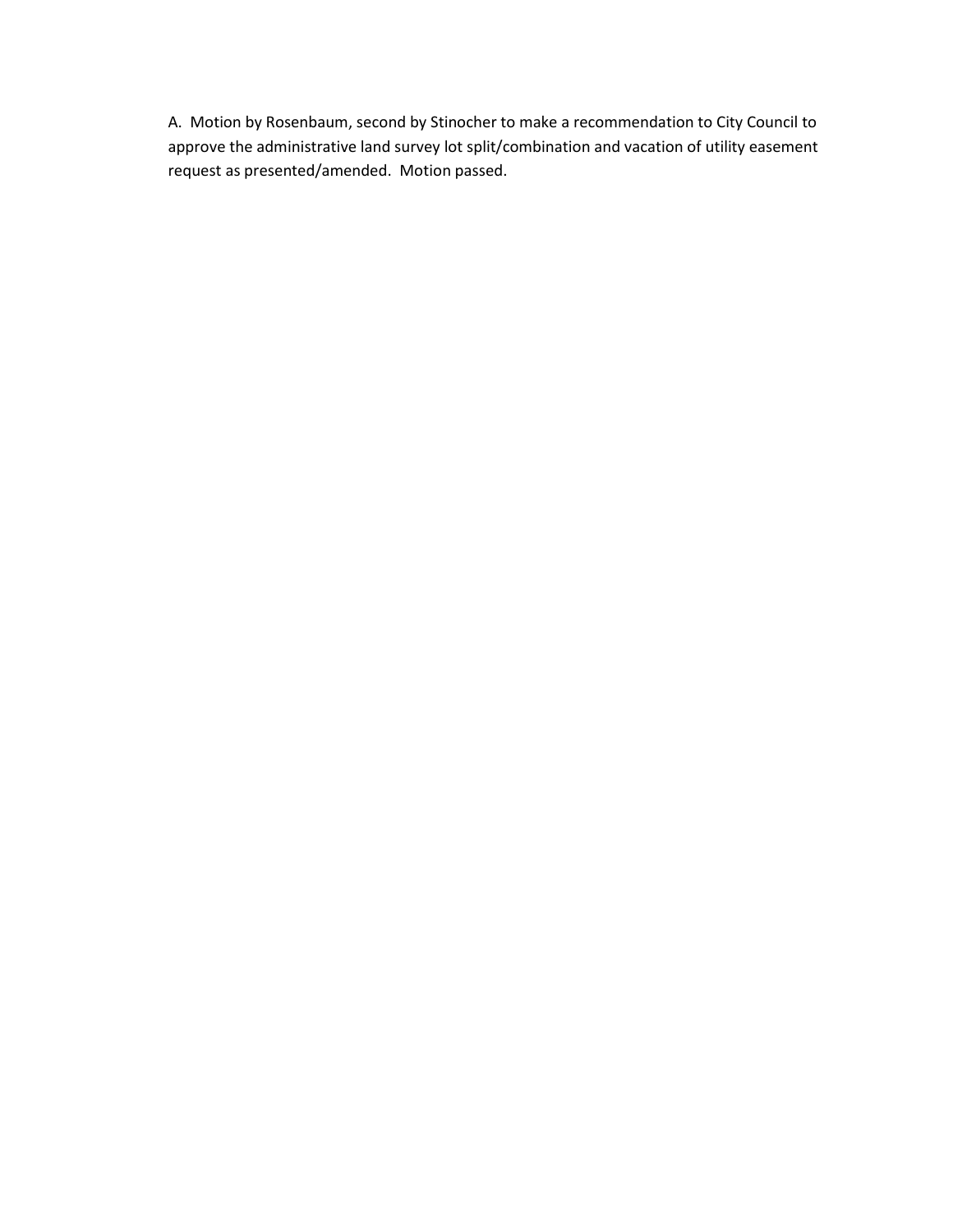City of Medford Public Hearing for William E Regan's Conditional Use Permit September 18, 2017 – 7:00 PM

Chairman Rich Quiring opened the hearing at 7:00 PM.

Members present: Kris Stinocher, Rich Quiring, Matt Rosenbaum

Members absent: Ivan Cowell and Rob Barbeau

Others Attending: Andy Welti, Karol Milbrath

Introduction:

The purpose of this public hearing is for the citizens of Medford to address any questions or concerns regarding William E. Regan's request for the approval of a conditional use permit to continue to use farmed land for agricultural purposes for property located at Lot 2 Block 1 of the Agnes Addition, City of Medford, Steele County, Minnesota.

Chairman Rich Quiring explained the formal procedure and that everyone will be given the opportunity to participate and ask questions.

- 1. Staff presentation-Andy Welti presented to the board the request of William E. Regan to continue using Lot 2 Block 1 of Agnes Addition to be farmed. Medford City Code requires that farmed land only be allowed if the City approves a conditional use permit for "agricultural uses so long as the use was pre-existing a the time the property was annexed into the City, for a period of five years from the date of annexation. At the expiration of the five years conditional use permit term, the landowner may reapply for a new conditional us permit, but the City shall be under no obligation to grant a new conditional use permit.
- 2. Applicant's presentation-None
- 3. Statements from the public-Karol Milbrath wanted to be on record that there is a storm water issue on the property that is being farmed. She wanted to make aware of the erosion problems and the length she has taken to help with the runoff.
- 4. Concluding the public hearing-Chairman Quiring asked for a motion to conclude the public hearing.

Motion by Quiring, seconded by Rosenbaum to conclude the public hearing. Motion passed.

Discuss the proposal among board members-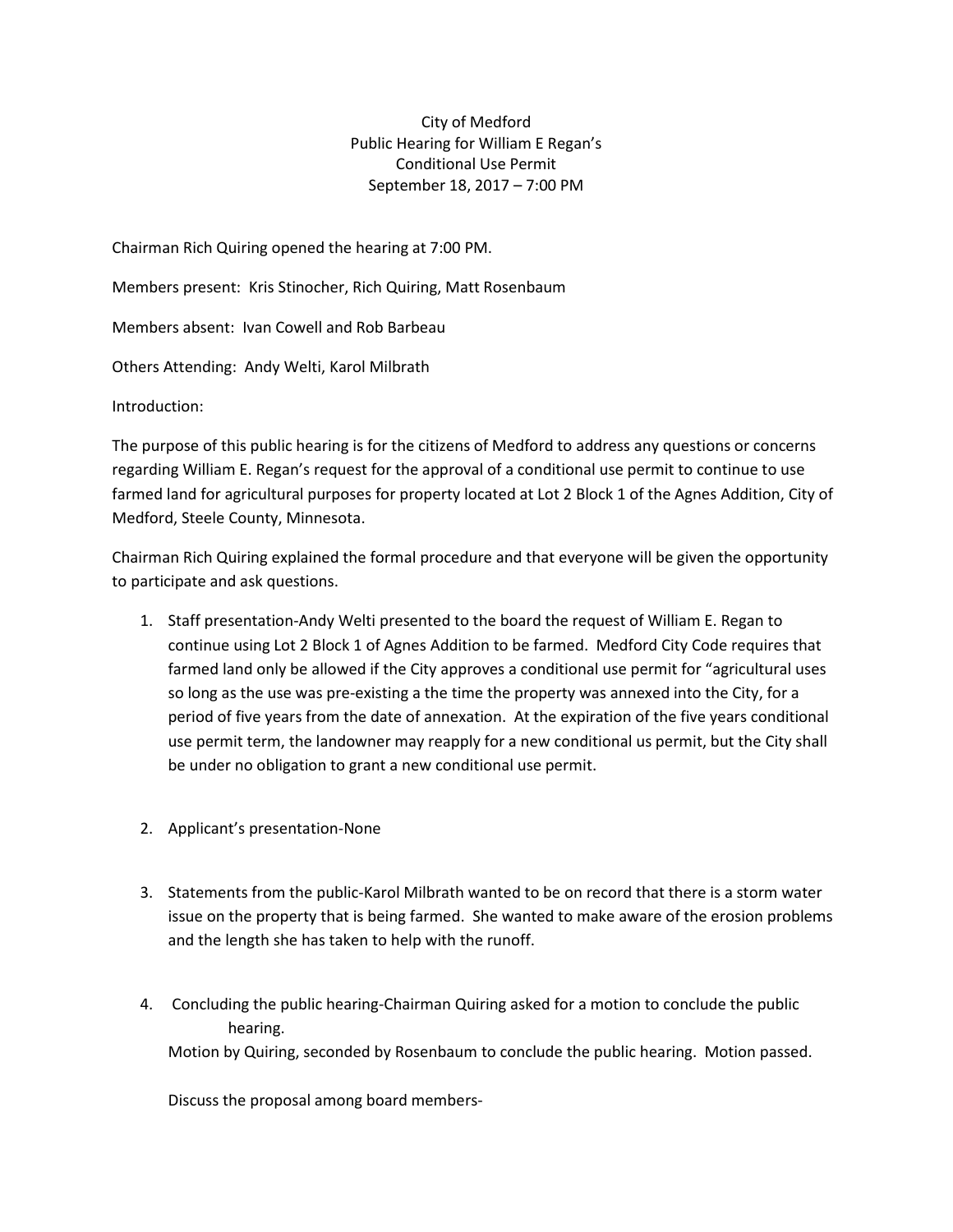The Planning and Zoning Committee considered William Regan's request for a CUP to continue to allow Lot 2, Block 1 of Agnes Addition to be used for agricultural purposes. The Planning and Zoning Board found the following:

**1.** The use will not create an excessive burden on existing parks, schools, streets and other public facilities which serve or are proposed to serve the area.

**2.** The use will be sufficiently compatible or separated by distance or sheltered from public view from adjacent residentially zoned or used land so that existing homes will not be depreciated in value and there will be no deterrence to development of vacant land.

**3.** The structure and site shall have an appearance that will not have an adverse effect upon adjacent residential properties.

**4.** The use, in the opinion of the City Council, is reasonably related to the overall needs of the City and to the existing land use.

**5.** The use is consistent with the purposes of this Land Use Ordinance and the purposes of the zoning district in which the applicant intends to locate the proposed use.

**6.** The use is not in conflict with the Comprehensive Plan of the City.

**7.** The use will not cause a traffic hazard or congestion.

5. Action-Make a recommendation to the City Council to either approve or not approve the preliminary and final plat and zoning designation.

 Motion by Rosenbaum, second by Stinocher to make a recommendation to City Council to approve the conditional use permit to allow agricultural use to be continued for Lot 2 Block 1 of the Agnes Addition. Motion passed.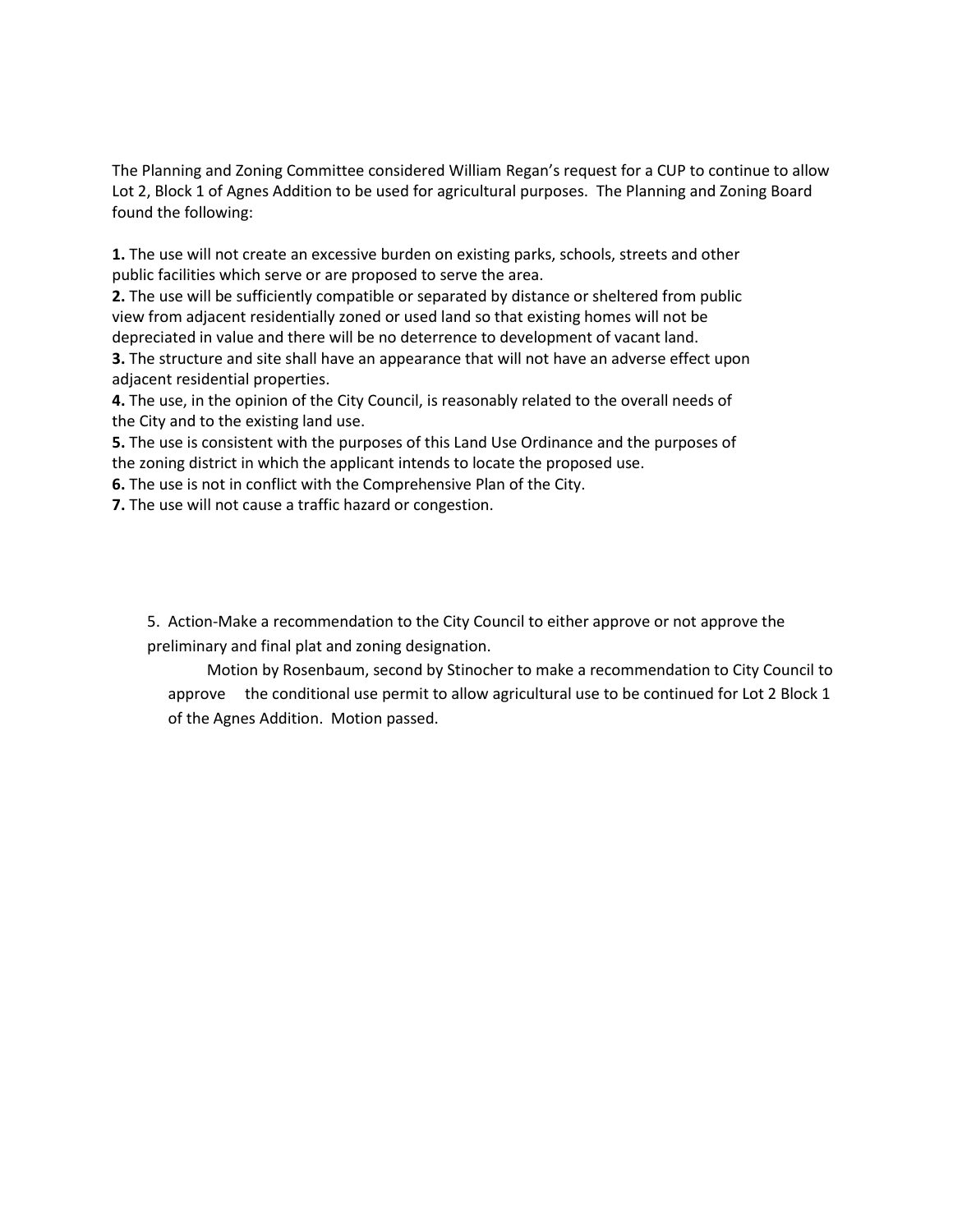### **ZONING AND PLANNING MEETING Regular Meeting September 18, 2017 7:00**

*Roll call: Quiring, Stinocher, Rosenbaum Absent: Cowell and Barbeau Also in attendance: Andy Welti*

Regular meeting called to order by Chairman Quiring at 7:19 p.m.

Agenda – No changes

Motion by Rosenbaum, seconded by Stinocher to approve the agenda as presented. Carried.

Minutes from the July 17, 2017 meeting were read.

Motion by Rosenbaum, seconded by Quiring to accept the July 17, 2017 meeting minutes. Carried.

Chairperson Report From Council Meeting -

Concerns from General Public-None

Old Business-A. None

New Business-A. Improvement N. 2018-01

Board discussed whether or not the project complies with the comprehensive plan.

Motion by Quiring, seconded by Rosenbaum to report to council that the Planning & Zoning Board has determined Improvement No. 2018-01 is in compliance with Medford's Comprehensive Plan. Carried.

Adjourn the meeting-Motion by Rosenbaum, seconded by Stinocher to adjourn the meeting at 7:25 pm. Carried.

Next Regular Planning & Zoning meeting is Monday, November 20, 2017 at 7:00 PM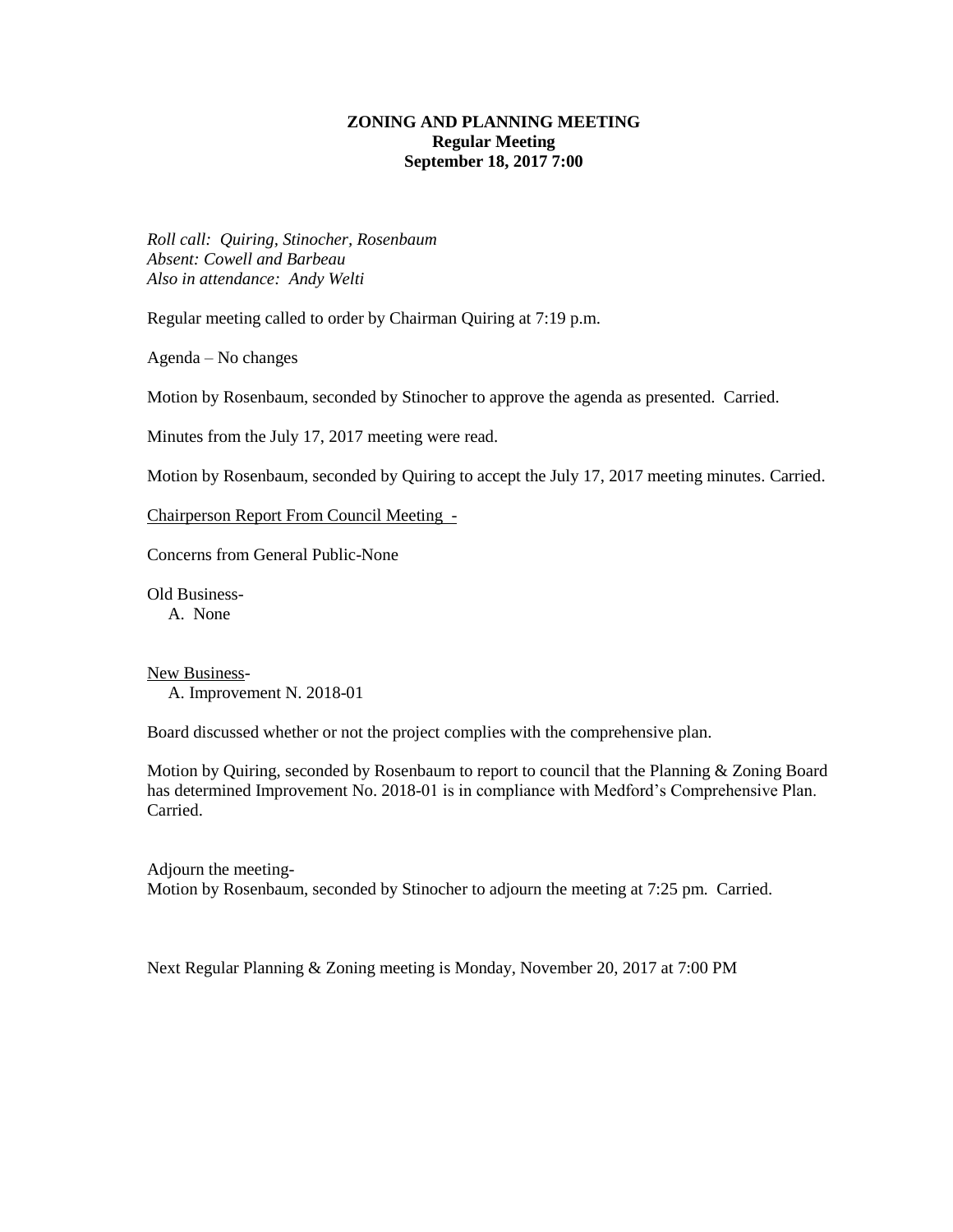### Planning & Zoning Board City of Medford Public Hearing for Borwege Fence Variance Request October 16, 2017 – 7:00 PM

Chairman Quiring opened the hearing at 7:00 PM.

Members present: Kris Stinocher, Rich Quiring, Matt Rosenbaum and Ivan Cowell

Members absent: Rob Barbeau

Others Attending: Andy Welti, Todd Borwege, Koreen Borwege, Judy Weirsma, Gary Weirsman, Jerrie Wencl and Chuck Wencl

### Introduction:

The purpose of this public hearing is for the citizens of Medford to address any questions or concerns regarding Todd & Koreen Borwege's fence variance request for the property located at 535 Woodland Trail.

Chairman Quiring explained the formal procedure and that everyone will be given the opportunity to participate and ask questions.

- 1. Staff presentation-Andy Welti presented background information about the fence variance request. Todd and Koreen Borwege have submitted a fence permit application to replace the existing fence with a 6 foot tall fence. Their lot is a corner lot which in city code is considered to have two front yards. Current city code does not allow a 6 foot fence in the front yard. Currently their fence would be considered in their front yard. They are looking for variance to replace what is already existing.
- 2. Applicant's presentation-Todd and Koreen Borwege presented the board with an example of their new fence and pictures of the small yard they have in the back corner of their property. They also are concerned for the privacy of their neighbors if they are not allowed the variance. Their house sits very close to their neighbor's property and the fence is the only source of privacy for either of them.
- 3. Statements from the public-Neighbors of the Borwege's were present at the meeting to give support for the new fence. All agreed that the fence would improve the look of the yard and keep everyone's privacy intact.
- 4. Concluding the public hearing-Chairman Quiring asked for a motion to conclude the public hearing.

Motion by Cowell, seconded by Rosenbaum to conclude the public hearing.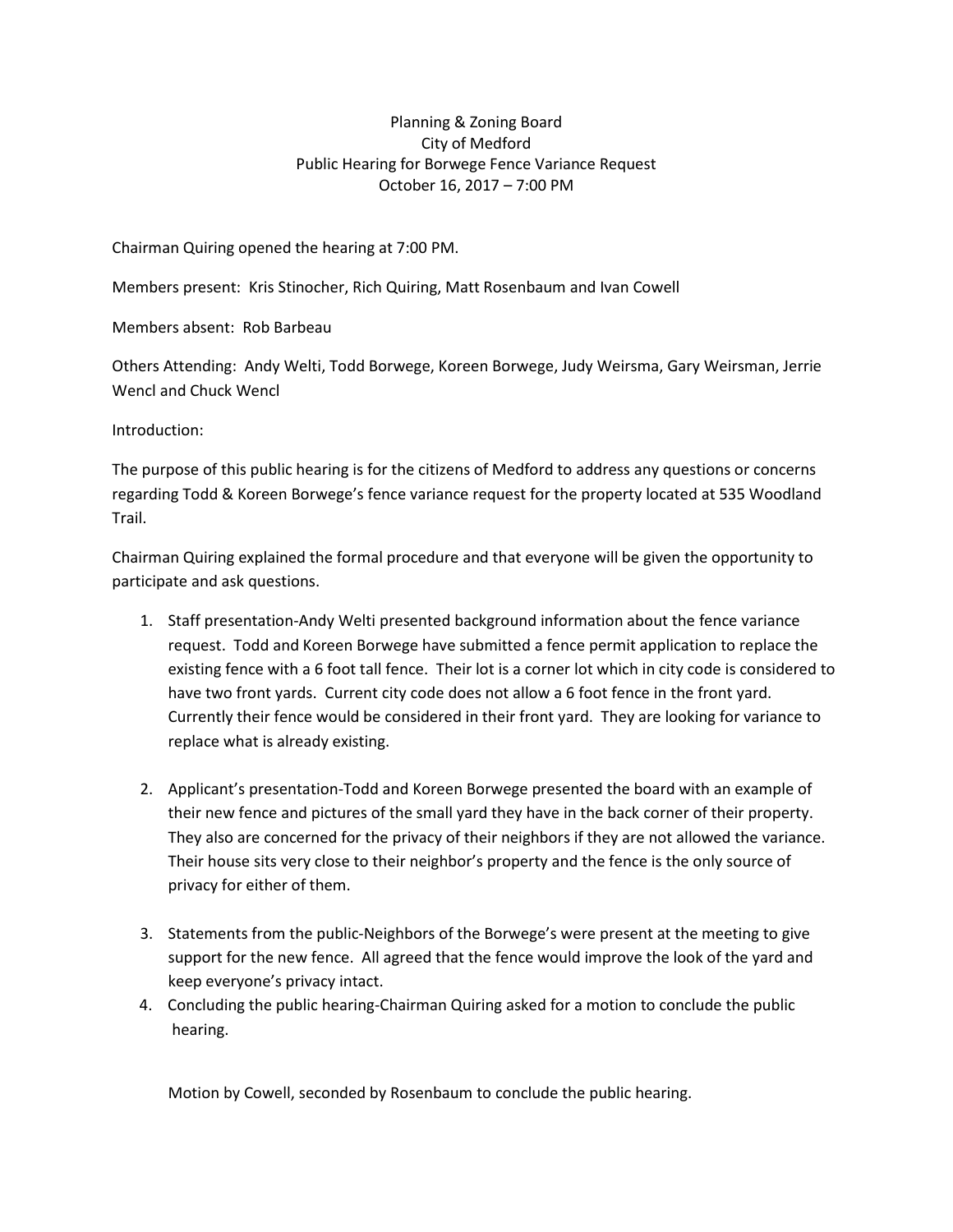Discuss the proposal among board members-

Criteria for Granting Variances. Board discussed the 5 criteria that need to be met to make a variance to the Land Use Ordinance. The variance may be granted only in the event that all of the criteria are satisfied. The board has concluded that all the criteria have been met for the variance request.

### 5. Action-Recommendations made to City Council.

A. Motion by Cowell, second by Rosenbaum to make a recommendation to City Council to approve the variance request for a fence to be built at a height of 6 feet; 52 feet setback from Woodland Trail and 25 feet setback from  $6<sup>th</sup>$  St SE as measured from the street, and 4 feet setback measured from the north and west property lines, to be built upon the property located at 535 Woodland Trail as presented because the Planning & Zoning Board finds that the property owner proposes to use the property in a reasonable manner, the landowner's problem is due to circumstances unique to the property not caused by the landowner, and granting the variance will not alter the essential character of the locality.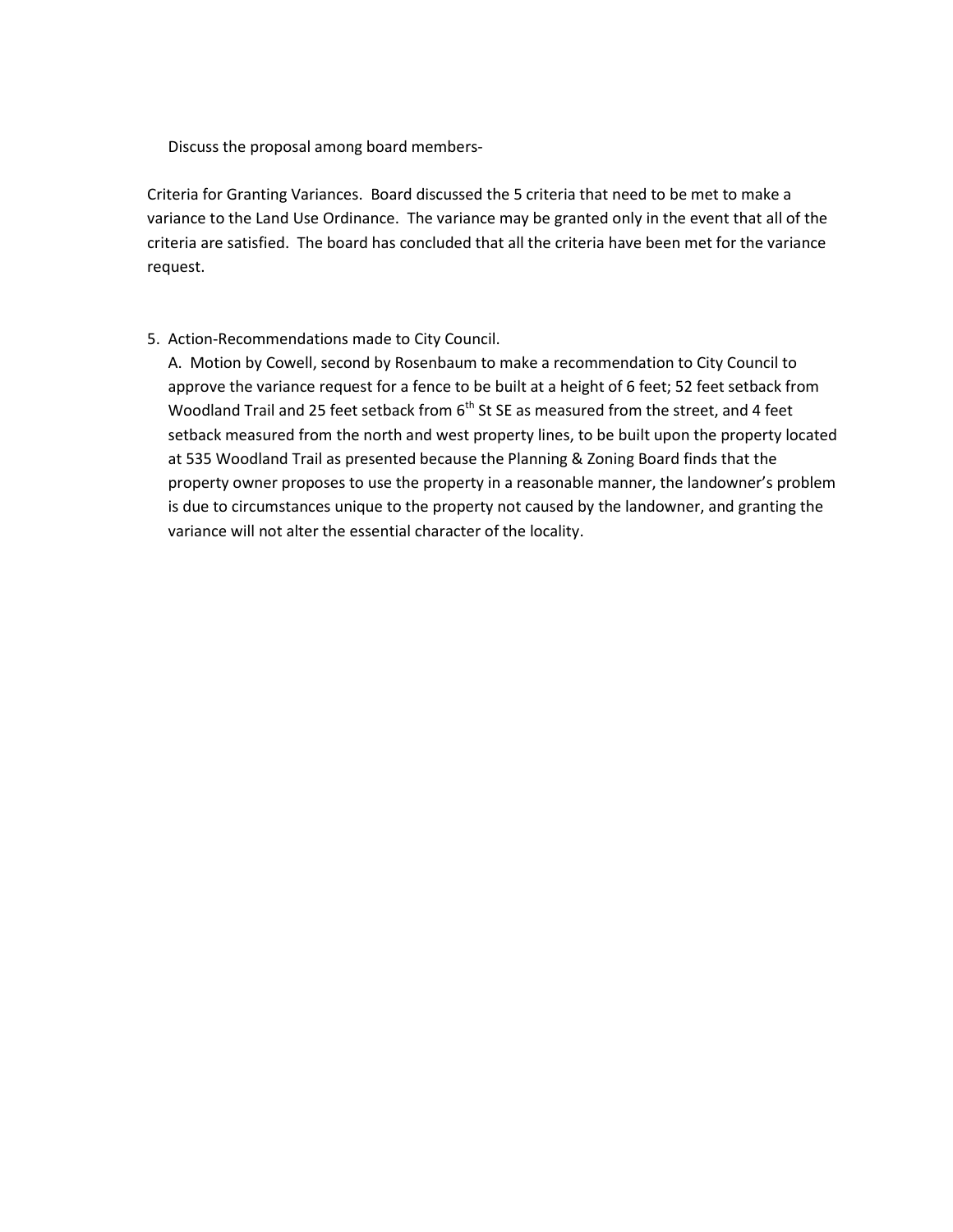# Planning & Zoning Board City of Medford Vacation of Utility Easement Request October 16, 2017 – 7:00 PM

Chairman Rich Quiring opened the hearing at 7:30 PM.

Members present: Kris Stinocher, Rich Quiring, Ivan Cowell and Matt Rosenbaum

Members absent: Rob Barbeau

Others Attending: Andy Welti

Introduction:

The purpose of this public hearing is for the citizens of Medford to address any questions or concerns regarding the vacation of utility easement request for the property located at Medford, Steele County, Minnesota, Lots 1, 2, and 3, Block 3, Scenic Heights.

Chairman Rich Quiring explained the formal procedure and that everyone will be given the opportunity to participate and ask questions.

- 1. Staff presentation-Andy Welti presented to the board the request of Vacation of Easement. In September, Planning and Zoning, and Council approved the administrative land survey lot split/combination request for Jean Gillis and Paul Gillis (Marie J. Gillis Trust), the property is located at Medford, Steele County, Minnesota, Lots 1, 2, and 3, Block 3, Scenic Heights. The owners intend to build a single family home on one of the lots. The land is currently zoned R-1 and the lots are intended to be used for residential home construction. Utility easements exist between lots 1, 2 and 3; no city utilities exist in the easements. Center Point energy, SWEC, Mid Continent, Jaguar, Sprint, and AT & T confirmed that they have no utilities there and are ok with the easements being vacated.
- 2. Applicant's presentation-None
- 3. Statements from the public-None
- 4. Concluding the public hearing-Chairman Quiring asked for a motion to conclude the public hearing.

Motion by Cowell, seconded by Rosenbaum to conclude the public hearing.

Discuss the proposal among board members-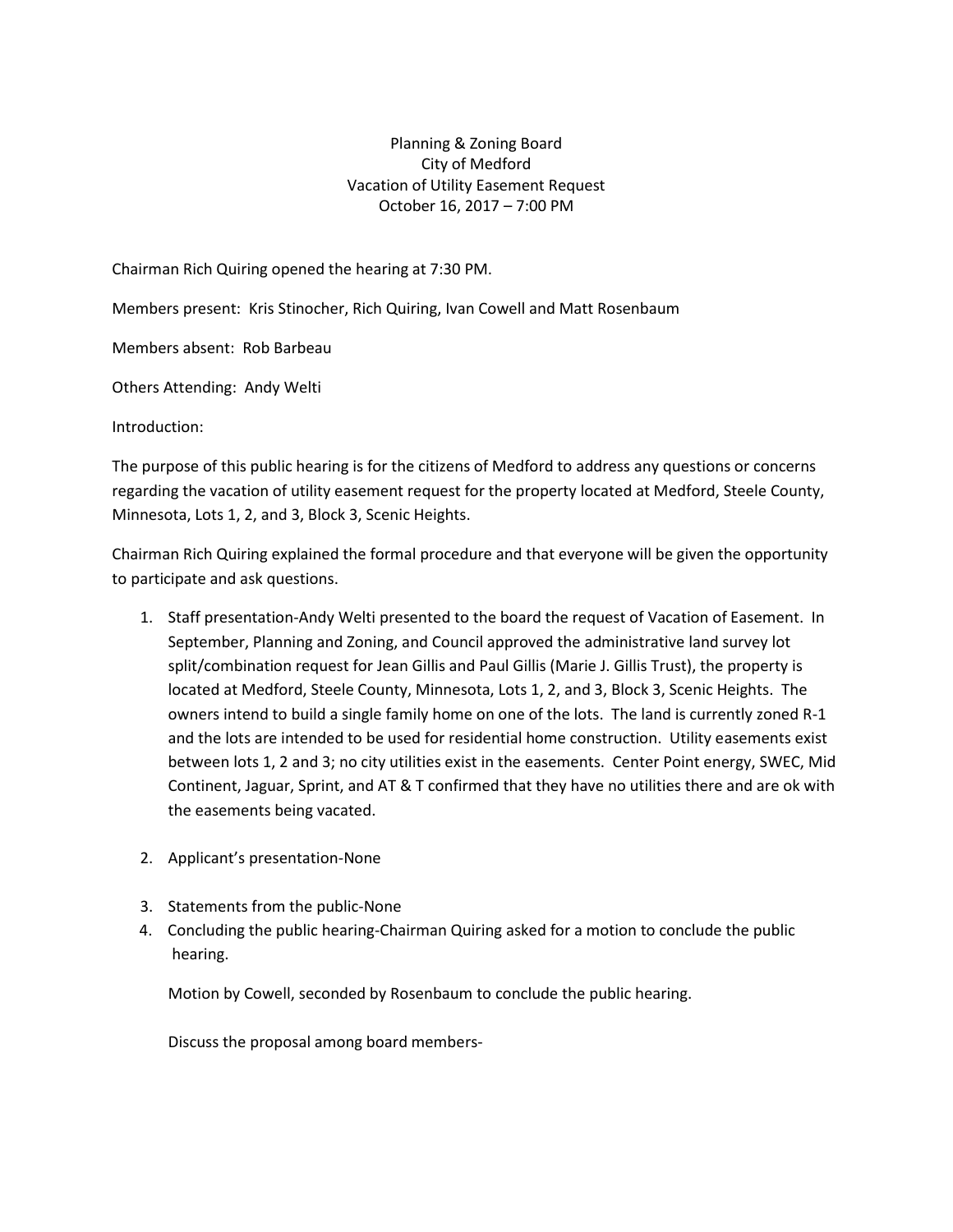5. Action-Make a recommendation to the City Council to either approve or not approve the preliminary and final plat and zoning designation.

 Motion by Rosenbaum, second by Cowell to make a recommendation to City Council to approve the vacation of the utility easement recommend in Resolution 2017-39 as presented.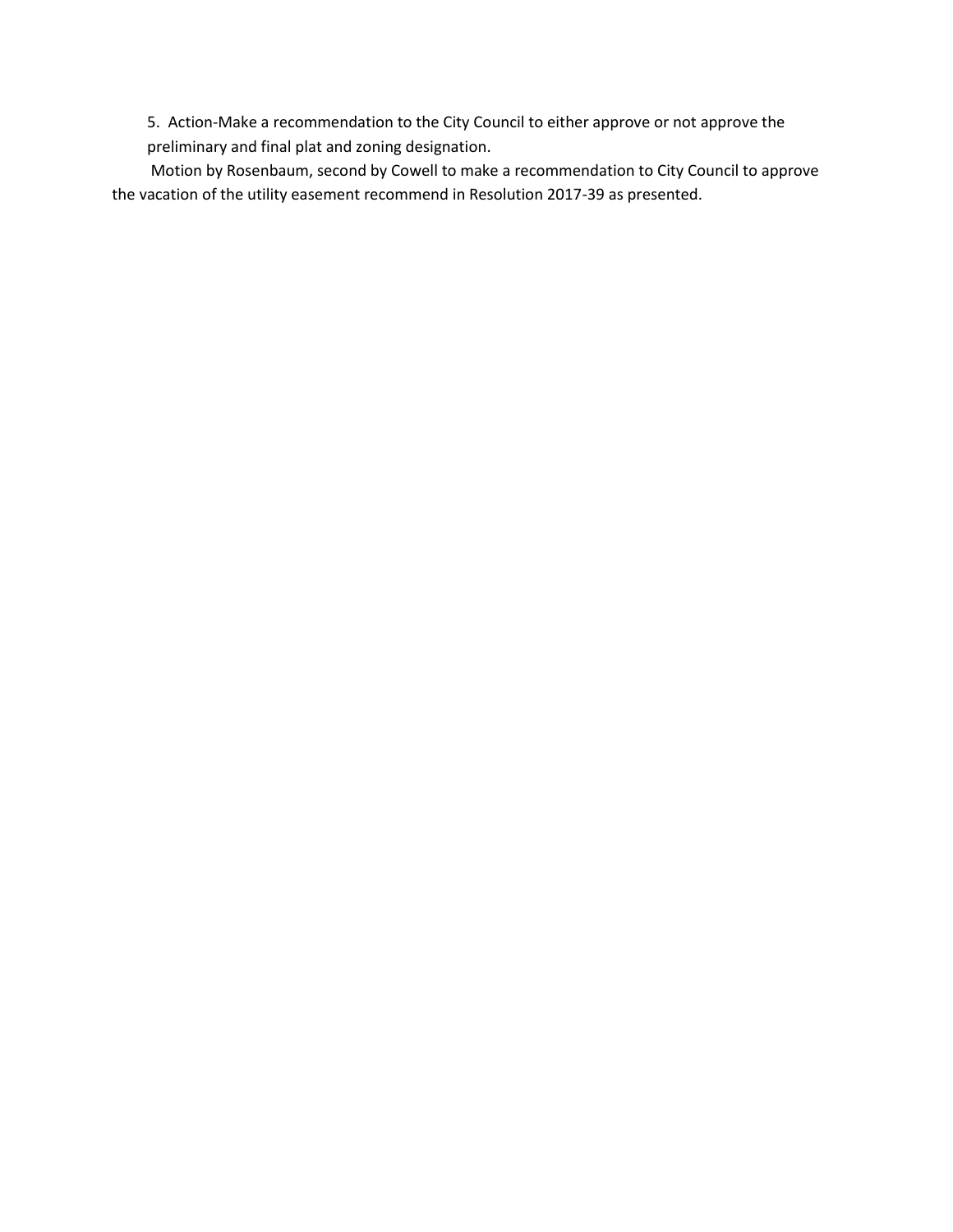### Planning & Zoning Board City of Medford Public Hearing for Right of Way and Small Wireless Facilities and Zoning Designation Ordinances November 20, 2017 – 7:00 PM

Chairman Rich Quiring opened the hearing at 8:10 PM.

Members present: Rich Quiring, Ivan Cowell, Rob Barbeau

Members absent: Matthew Rosenbaum

Others Attending: Andy Welti

Introduction:

The purpose of this public hearing is for the citizens of Medford to address any questions or concerns regarding the proposed right of way and small wireless facilities and zoning designation ordinances.

Chairman Rich Quiring explained the formal procedure and that everyone will be given the opportunity to participate and ask questions.

Staff presentation-Andy Welti presented to the board the reason for the right of way ordinances being proposed. The 2017 legislature passed legislation allowing small cell wireless utilities to be installed in cities' rights of way throughout the state. It has been suggested that cities without right of way ordinances or ordinances related to small cell wireless pass ordinances to proactively address these utilities prior to applications being submitted to cities by utility companies. The City of Medford does not have an ordinance regulating usage of right of way nor does the City have an ordinance regulating small cell wireless infrastructure.

The proposed ordinance is the model right of way ordinance that includes regulation of small cell wireless, that the League of Minnesota Cities has made available for Cities to consider adopting. The City's engineer and attorney have reviewed the ordinances.

The City must adopt an enabling ordinance in order for it to be able to regulate the rights of way. However, local governments are not required to regulate rights of way.

Reasons local units of government regulate rights of way:

Develop a record of the location of utilities located within the rights of way

1) Allow cities to coordinate/influence the placement of infrastructure within the rights of way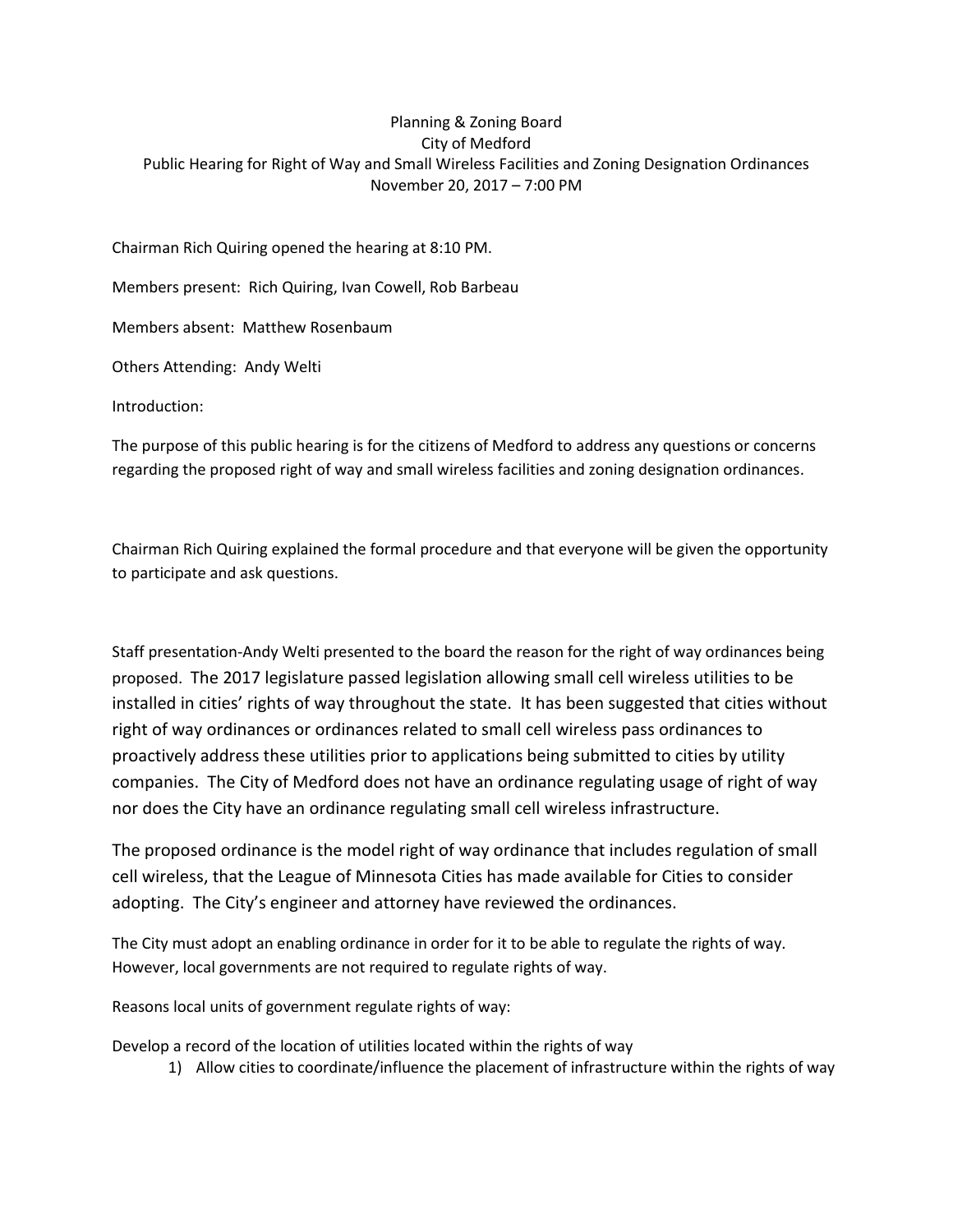- 2) Provide cities with ability to regulate telecommunications infrastructure, including small wireless infrastructure, within rights of way
- 3) Prevent city utility infrastructure from being damaged or covered
- 4) Protect city from costs of right of way restoration

Reasons local units of government may choose to not regulate rights of way:

- 1) Additional time and administrative expense to administer and enforce
- 2) Creates additional rules and regulations for utilities
- 3) Some communities have not regulated rights of way in the past
- 4) Lack of staff or resources within cities to regulate rights of way; consultants may need to assist with regulation of rights of way
- 5) Technology rapidly changes and the wireless legislation and technology may be obsolete within a few years

Administrator Welti then summarized the right of way, zoning designations for small wireless facilities, and master fee and master fine schedule ordinances:

- 1) The city administrator or designee will be responsible for administering the right of way regulations and permitting. The designee will likely be the lead public works employee or the city engineer
- 2) Any entity proposing to work in the right of way must register
- 3) Permits are required for excavation, obstruction, and small wireless facilities
- 4) Conditions are included for issuance of a permit, including for small wireless facilities
- 5) Small wireless facility agreement for collocation of wireless infrastructure on a structure owned by the City is established and rent is stipulated per statute
- 6) Fees are required for all permits, City can recover management and engineering costs
- 7) Patching or restoration of rights of way is required
- 8) Denial or revocation of a permit is allowed for reasons stated in the ordinance
- 9) Inspection of the work is specified
- 10) Conditions for emergency work without a permit are included, permits must be obtained within two days of the emergency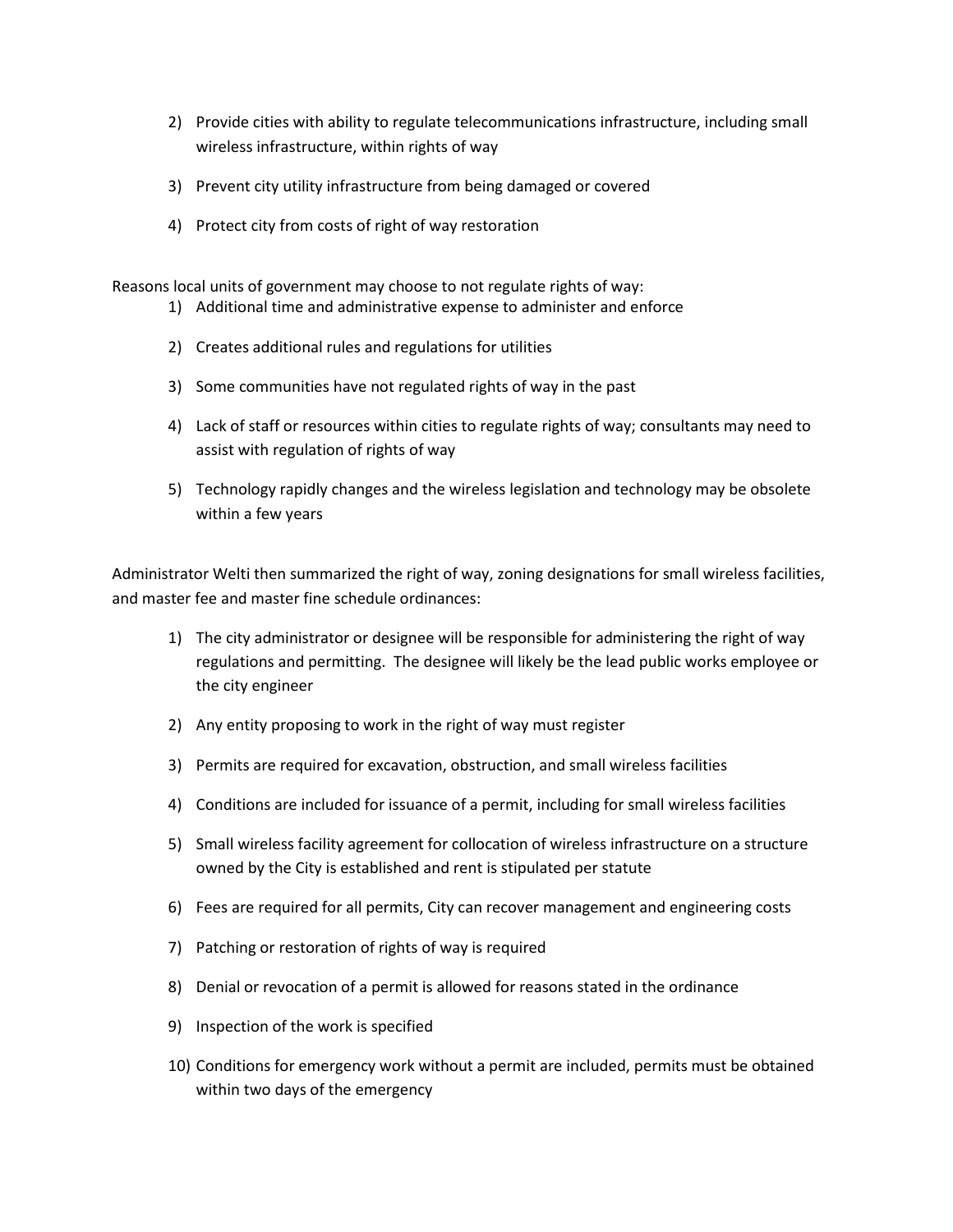- 11) Mapping data must be submitted to the City
- 12) The City may recover costs of damaged infrastructure

The proposed ordinance adding zoning designations for small wireless facilities to Medford City Code would state that small wireless facilities are conditional uses in R-1 and R-2 districts; and are permitted in C-1, C-2, C-3, I-1 and I-2 districts, which is required by law.

- 4. Applicant's presentation-none
- 5. Statements from the public- none
- 4. Concluding the public hearing-Chairman Quiring asked for a motion to conclude the public hearing.

Motion by Barbeau, seconded by Cowell to conclude the public hearing.

5. Action-Recommendations made to City Council.

Planning and Zoning members felt that it would be good policy to regulate right of way within the City of Medford. The members felt that control over the right of way and protection of the utilities within the right of way justified the adoption of the ordinances.

A. Motion by Barbeau, seconded by Cowell to make a recommendation to the City Council to adopt the ordinances as presented. Motion Carried.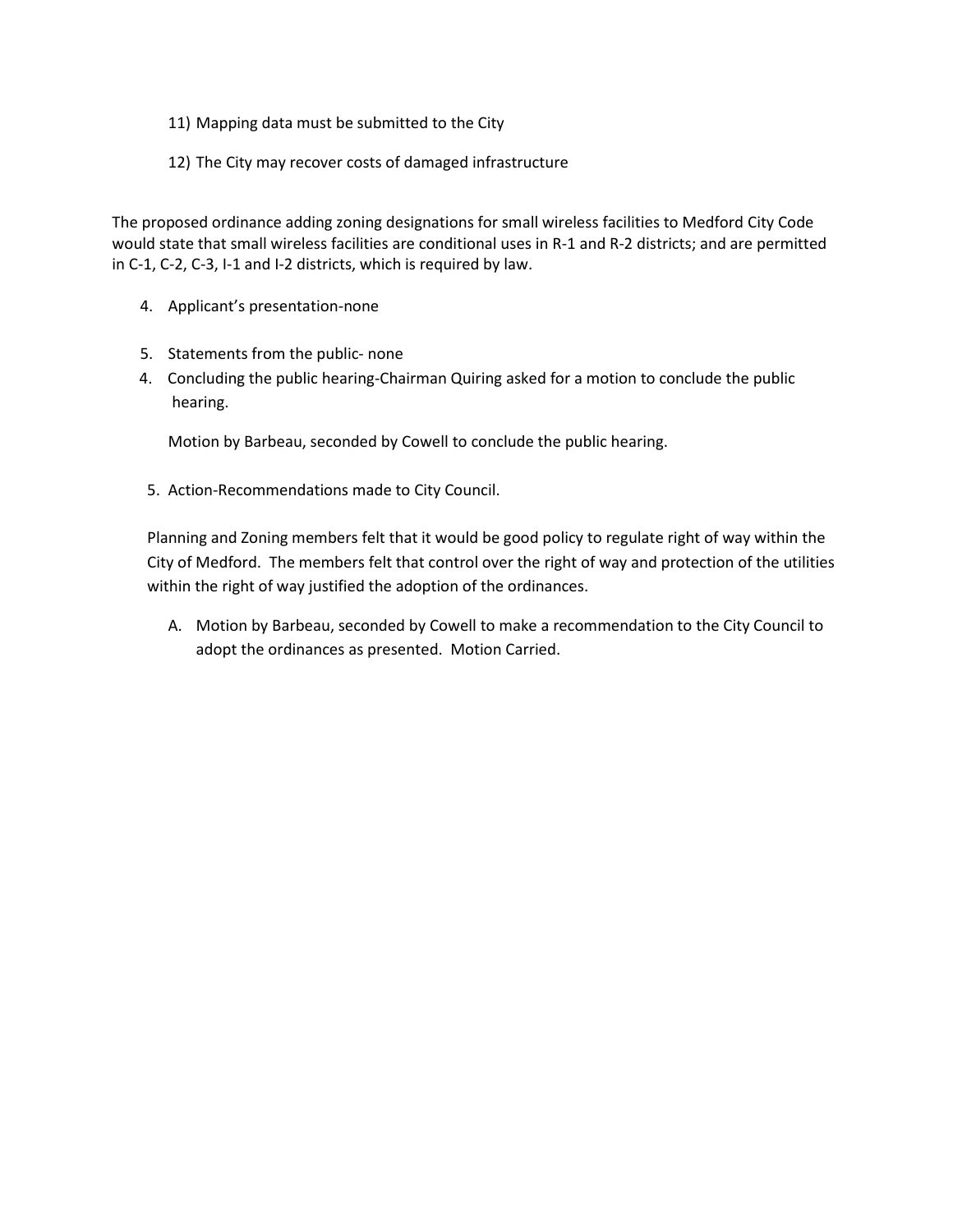## Planning & Zoning Board City of Medford Public Hearing for Sorensen Impervious Surface Variance Request November 20, 2017 – 7:00 PM

Chairman Quiring opened the hearing at 7:00 PM.

Members present: Rich Quiring, Rob Barbeau and Ivan Cowell

Members absent: Matt Rosenbaum

Others Attending: Andy Welti, Michael Sorensen and Joan Pirkl

Introduction:

The purpose of this public hearing is for the citizens of Medford to address any questions or concerns regarding Michael Sorensen's impervious surface variance request for the property located at 307 4<sup>th</sup> St NE.

Chairman Quiring explained the formal procedure and that everyone will be given the opportunity to participate and ask questions.

1. Staff presentation-Andy Welti presented background information about the impervious surface variance request.

Michael Sorensen is requesting an impervious surface variance request of two feet for the property located at 307  $4^{\text{th}}$  St NE.

Upon seeing that cement forms were placed upon the property at 307  $4<sup>th</sup>$  St NE, on Thursday, July 27,Administrator Welti placed a letter in the front door of Mr. Sorensen's home notifying him that he needed to obtain an impervious surface zoning permit prior to pouring concrete. On Tuesday, August 1, 2017, Administrator Welti conducted a visual inspection and found that concrete had been poured. He placed a follow up letter in his door and mailed a follow up letter to the property on August 2, 2017.

Mr. Sorensen had hired a contractor to complete the project while he was out of town. The contractor stated the paperwork had not been found until after the concrete had been poured. Mr. Sorensen asked for a variance.

Current City Code states that an impervious surface shall maintain a minimum setback from all property lines and public right-of-way of at least 2 feet. Mr. Sorensen's concrete surface directly south of the garage has been poured within one to two inches of the property line. Administrator Welti also brought to the attention of the Board the ordinance stating that vehicles must be parked more than two feet from a property line.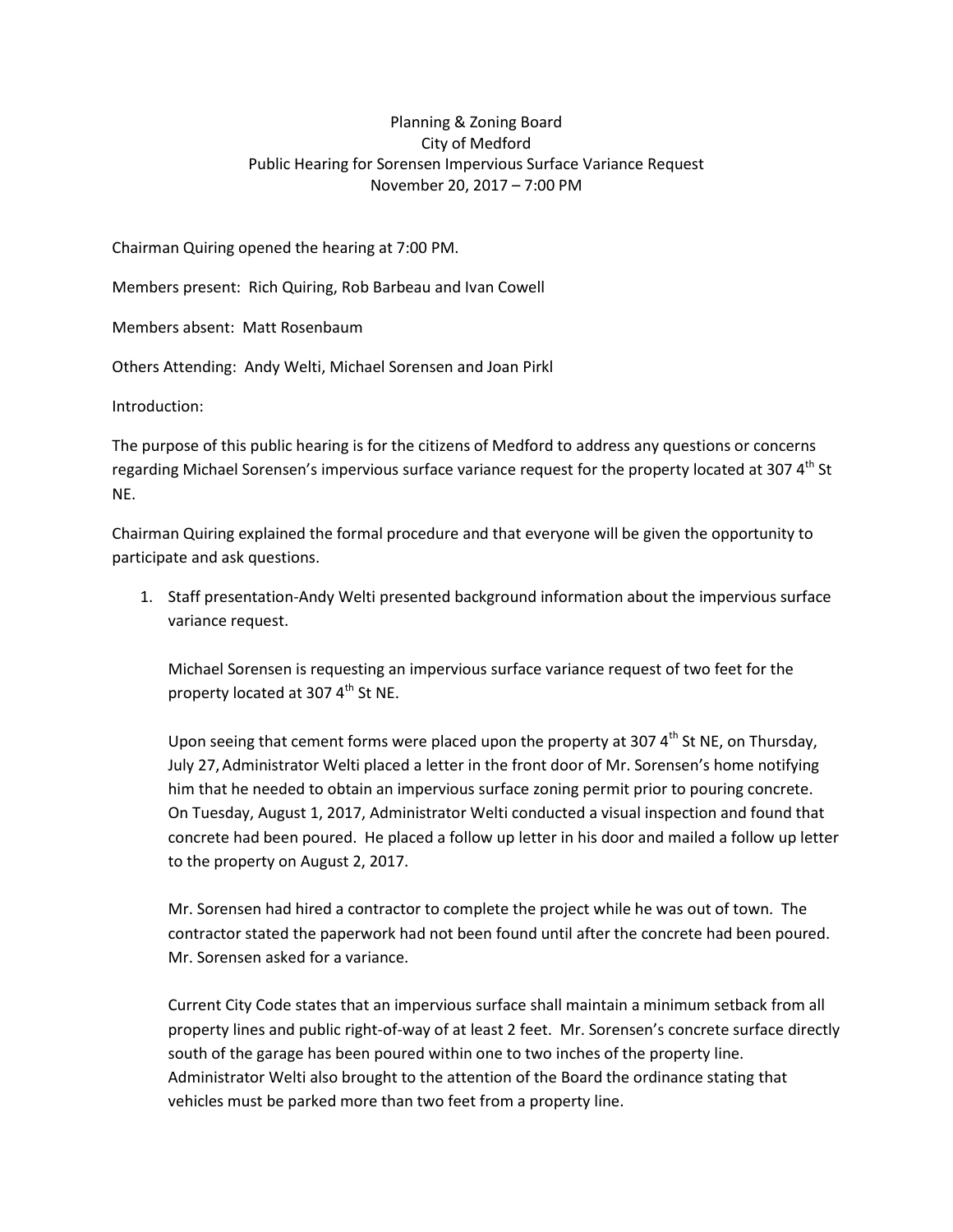- 2. Applicant's presentation-Michael Sorensen stated he is requesting a variance because several of his customers stop by his home. He stated the street in front of his home is too narrow and that customers parking on the street causes safety issues. Mr. Sorensen wanted to widen his driveway to accommodate more vehicles. Mr. Sorensen also stated that he poured the concrete to the south property line so that he could park his RV on the south side of his garage. Upon working with the contractor to layout on the initial plan, Mr. Sorensen stated he knew the location of the front or southeast property pin, but never located the rear or southwest property pin.
- 3. Statements from the public-Joan Pirkl, owner of the property located at 411  $2^{nd}$  Ave NE stated she wanted to make sure that water runoff from the impervious surface would cause her basement to become wet. If runoff was not an issue, she did not have an issue with the impervious surface. Mr. Sorensen said the water running down his driveway would run in front of the garage and toward the north side of his property.
- 4. Concluding the public hearing-Chairman Quiring asked for a motion to conclude the public hearing.

Motion by Cowell, seconded by Barbeau to conclude the public hearing.

Discuss the proposal among board members-

Criteria for Granting Variances. The Board discussed the 5 criteria that need to be met to grant a variance to the Land Use Ordinance. The variance may be granted only in the event that all of the criteria are satisfied. The board concluded that not all of the criteria have been met for the variance request.

The Board felt the slope of his driveway and the narrow street are issues and that trying to accommodate more parking in his driveway was reasonable. However, the two foot setback has not been met. Mr. Sorensen placed the concrete up to the property line so that he could park his RV on the side of the garage. The RV would be on or near the property line, which is not allowed under code and would not be in harmony with the general purpose and intent of the land use ordinance. Board members stated that granting the variance would set a precedent and other residents would ask for a 2 foot variance for similar reasons.

5. Action-Recommendations made to City Council.

A. Motion by Cowell, second by Quiring to make a recommendation to City Council to deny the variance request for the 2 foot impervious surface variance request because the Planning & Zoning Board finds that the impervious surface is not in harmony with the general purpose and intent of the land use ordinance, the proposed use is consistent with the comprehensive plan, property owner proposes to use the property in a reasonable manner, the landowner's problem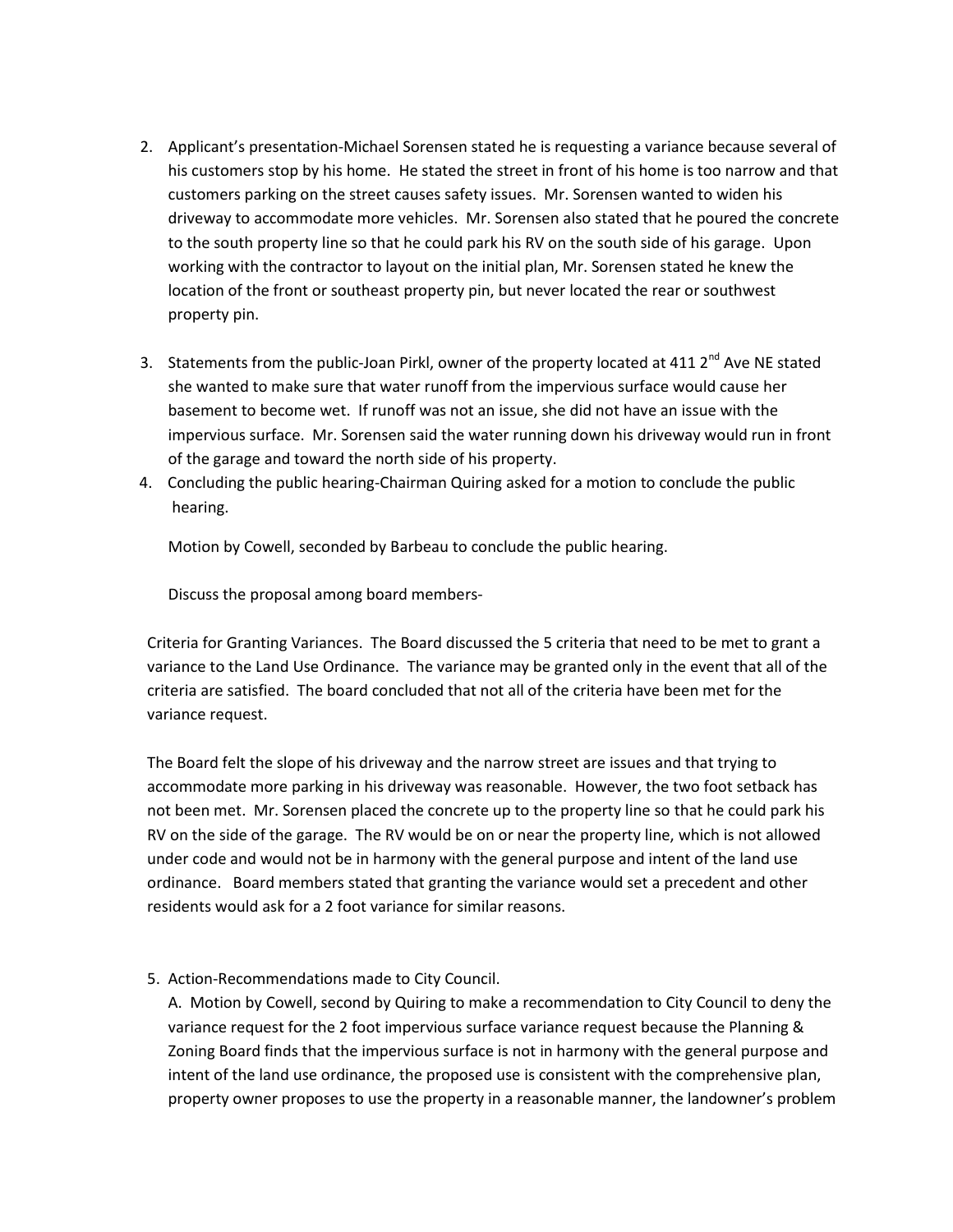is due to circumstances unique to the property not caused by the landowner, granting the variance will not alter the essential character of the locality, and the applicant would use the property in a manner that is not allowed under the Land Use Ordinance.